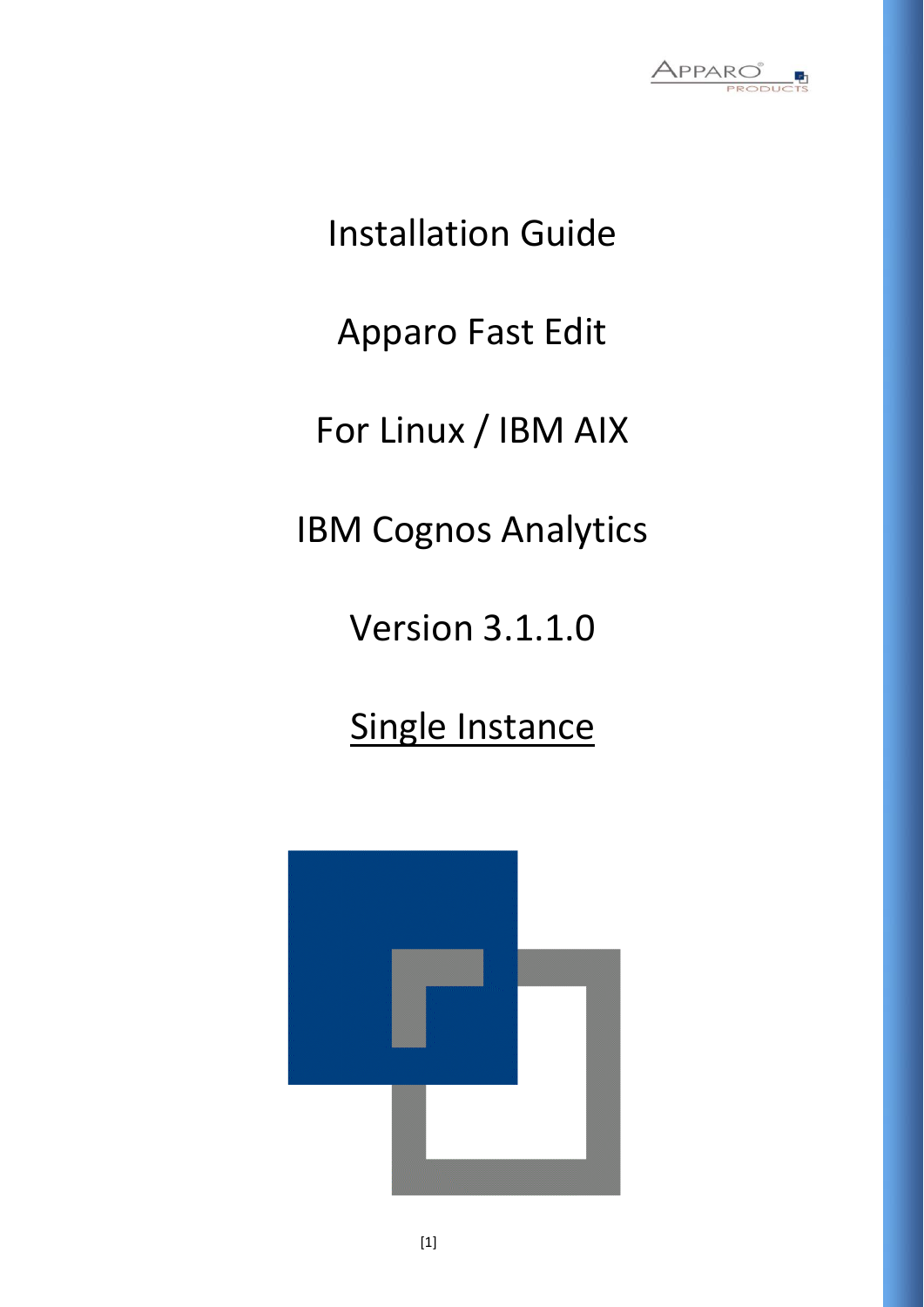

| $\bm{l}$         |      |                                                                                     |  |
|------------------|------|-------------------------------------------------------------------------------------|--|
|                  | 1.1  |                                                                                     |  |
|                  | 1.2  |                                                                                     |  |
|                  | 1.3  |                                                                                     |  |
|                  | 1.4  |                                                                                     |  |
|                  | 1.5  |                                                                                     |  |
|                  | 1.6  |                                                                                     |  |
|                  | 1.7  |                                                                                     |  |
|                  | 1.8  |                                                                                     |  |
| $\overline{2}$   |      |                                                                                     |  |
|                  | 2.1  |                                                                                     |  |
| $\mathbf{3}$     |      |                                                                                     |  |
|                  | 3.1  |                                                                                     |  |
|                  | 3.2  |                                                                                     |  |
|                  | 3.3  |                                                                                     |  |
|                  | 3.4  |                                                                                     |  |
|                  | 3.5  |                                                                                     |  |
| $\boldsymbol{4}$ |      |                                                                                     |  |
|                  | 4.1  |                                                                                     |  |
|                  | 4.2  |                                                                                     |  |
|                  | 4.3  |                                                                                     |  |
|                  | 4.4  |                                                                                     |  |
|                  | 4.5  |                                                                                     |  |
|                  | 4.6  |                                                                                     |  |
|                  | 4.7  |                                                                                     |  |
|                  | 4.8  |                                                                                     |  |
| 5                |      | Creating the Apparo Designer entry in IBM Cognos portal _________________________22 |  |
| 6                |      |                                                                                     |  |
|                  | 6.1  |                                                                                     |  |
| $\mathcal{I}$    |      |                                                                                     |  |
| 8                |      |                                                                                     |  |
| 9                |      |                                                                                     |  |
|                  | 9.1  |                                                                                     |  |
|                  | 9.2  |                                                                                     |  |
| <i>10</i>        |      |                                                                                     |  |
|                  | 10.1 |                                                                                     |  |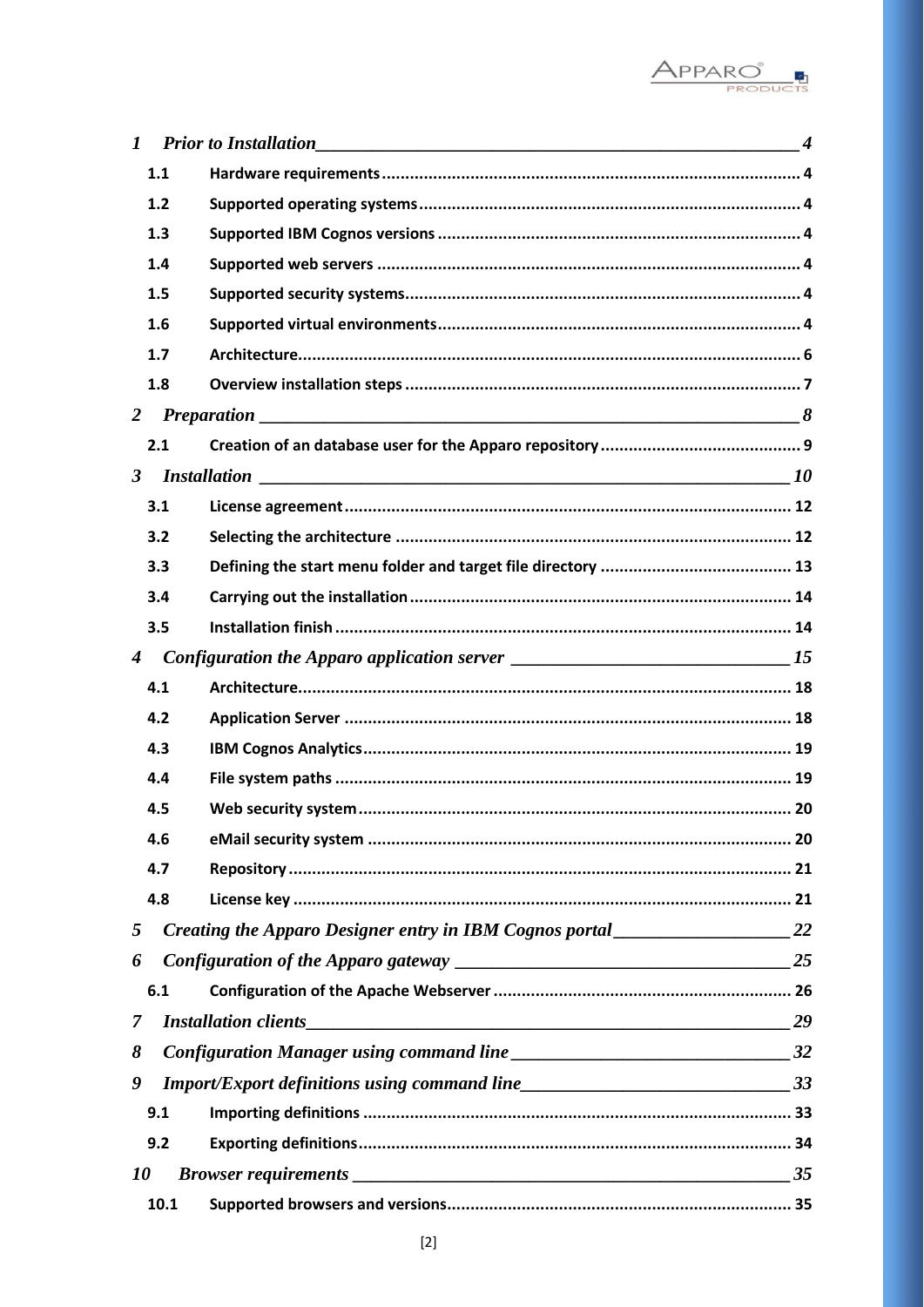

| 10.2 |                |
|------|----------------|
| 10.3 |                |
| 10.4 |                |
|      | $\frac{37}{2}$ |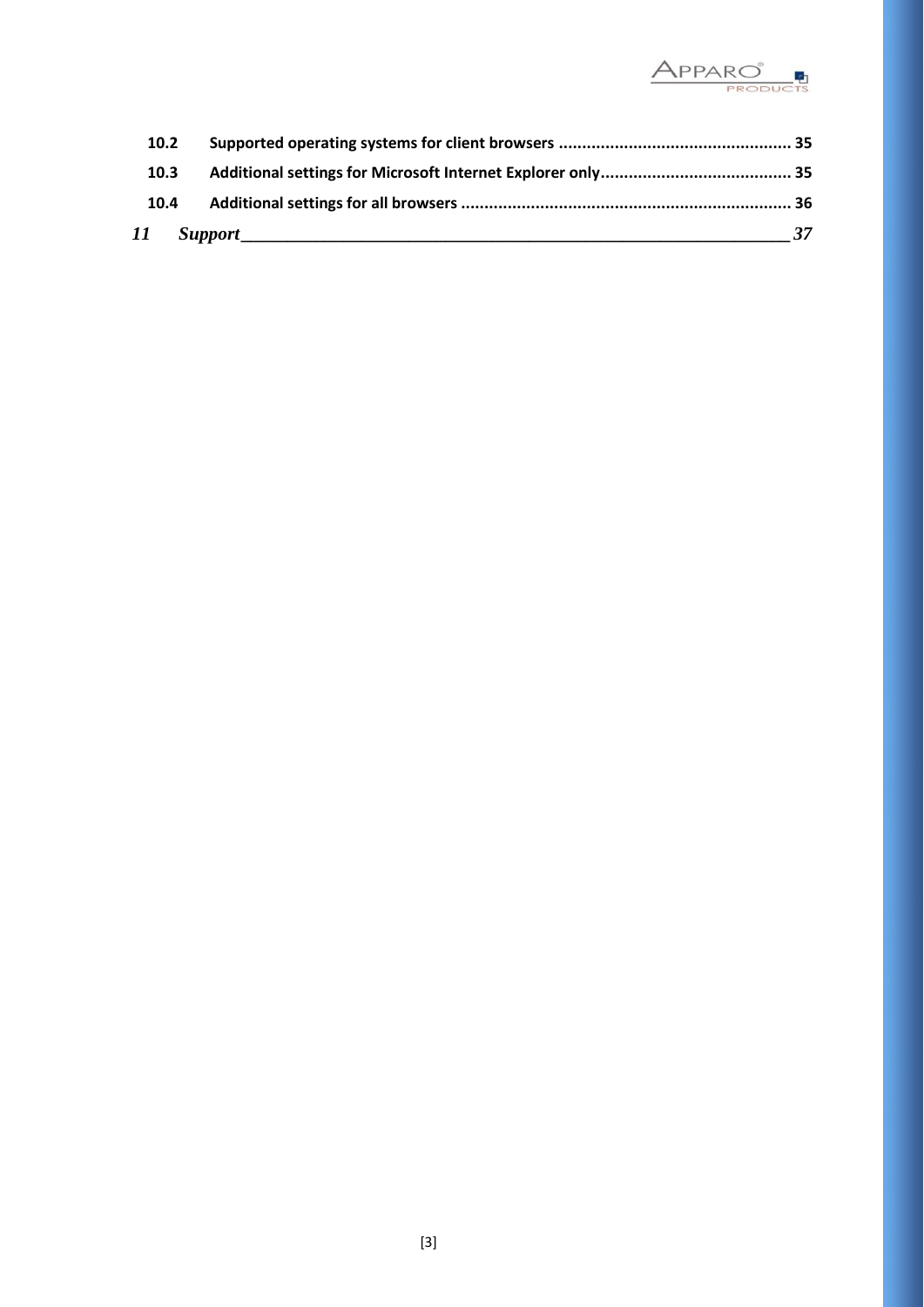

#### **1 Prior to Installation**

Installing Apparo Fast Edit can be done in 30 minutes if you prepare your environment.

Please be aware of the following points before starting installation:

#### **1.1 Hardware requirements**

- **File system about 1 GB**
- **Main Memory about 1 GB**

#### **1.2 Supported operating systems**

- **Linux Red Hat**
- **Suse Linux**
- **IBM AIX 7.x**

#### **1.3 Supported IBM Cognos versions**

• **IBM Cognos Analytics 11.0.6 – 11.0.9 (with Cognos Gateway architecture only)**

#### **1.4 Supported web servers**

• **Apache Webserver 2.4** 

#### **1.5 Supported security systems**

• **All security systems that are currently in use for IBM Cognos Analytics**

#### **1.6 Supported virtual environments**

• **VMware ESX, ESXi**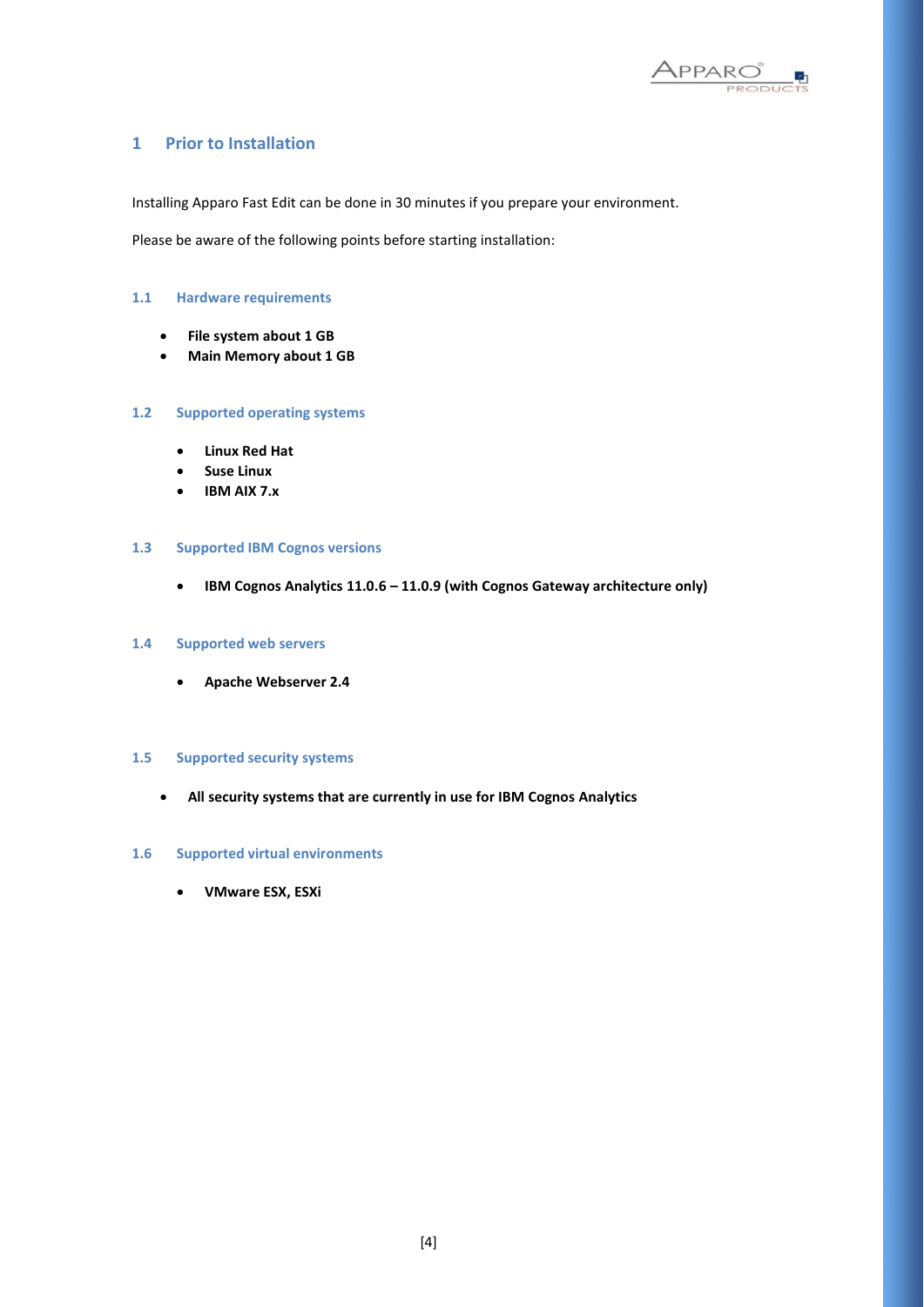

Apparo Fast Edit must be installed using a **local root** account.

**IBM Cognos Analytics must be already installed and running.**

**The IBM Cognos Analytics Gateway must be already installed.**

.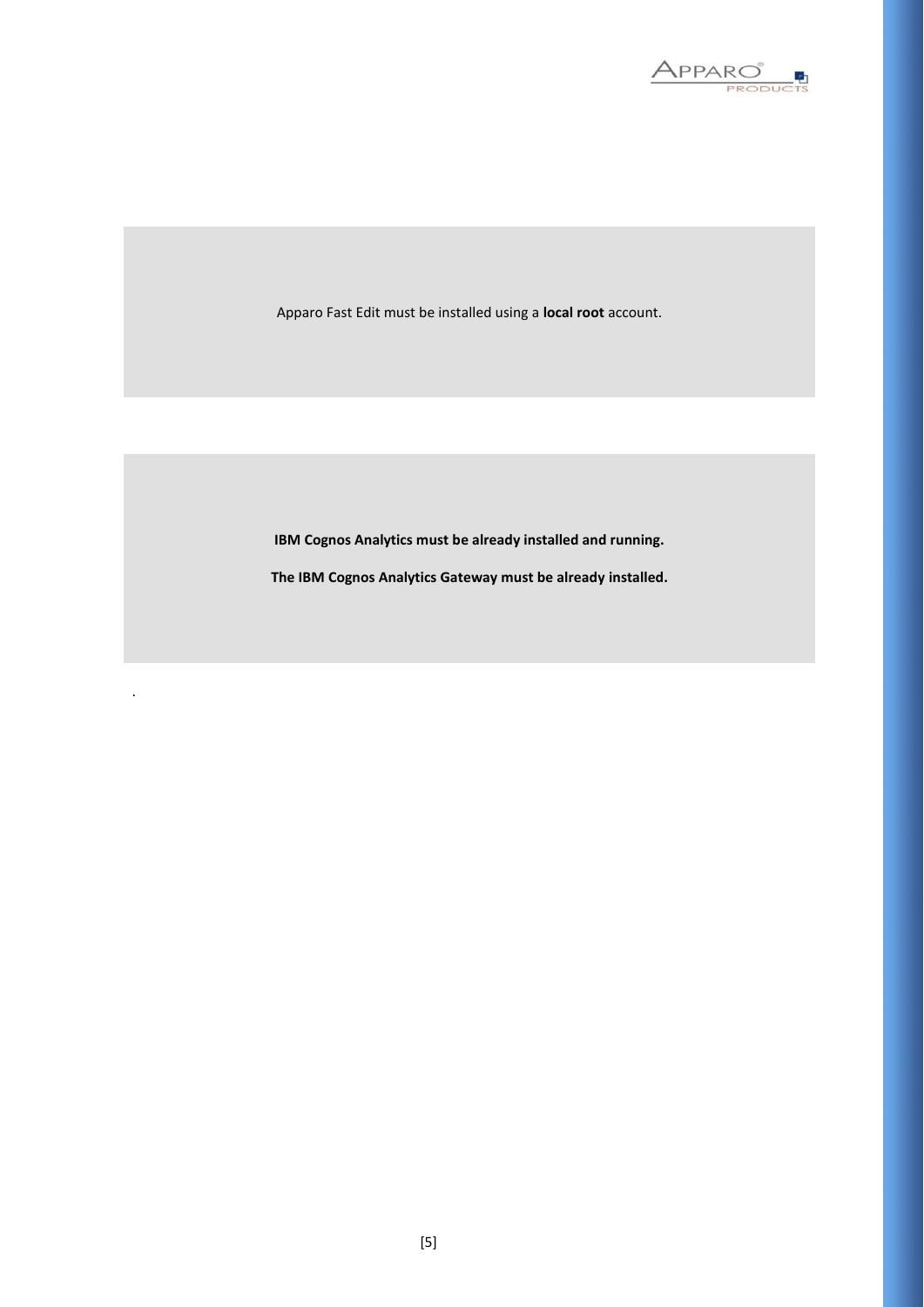

#### **1.7 Architecture**

Possible Apparo Fast Edit architectures:

|              | <b>Single instance</b> , your existing Cognos environment is installed on<br>one computer only – that's suitable for testing too.                 |
|--------------|---------------------------------------------------------------------------------------------------------------------------------------------------|
|              | A "Single Instance" is useful for small IBM Cognos environments or test systems.                                                                  |
|              | Using "Single Instance" the complete Apparo Fast Edit installation and the complete IBM<br>Cognos installation is installed on one single server. |
| $\mathbf{2}$ | <b>Multi instance</b> , one or more Apparo gateways and one or more<br>Apparo application servers are installed on one or more hosts.             |
|              | A "Multi instance" is useful for better performance and high availability.                                                                        |
|              | If you want to use the multi instance architecture then please close this document and open<br>the document "installation cluster"                |

**You can find an Apparo Fast Edit architecture document in the setup file too.**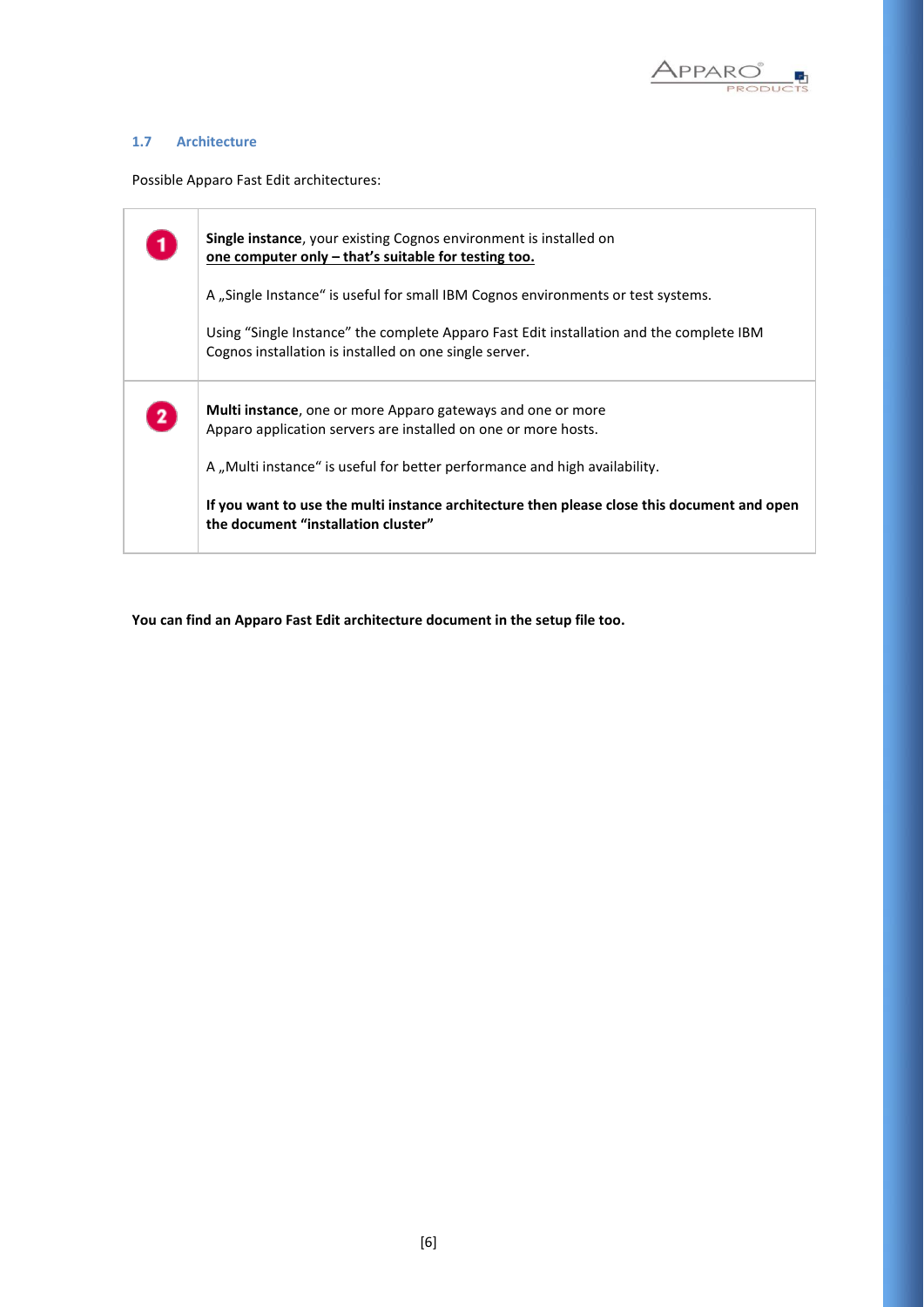

## **1.8 Overview installation steps**

| Preparation<br>Creation of an database user for the Apparo repository<br>Defining the Cognos portal folder for the Apparo Designer entry<br>$\bullet$ |
|-------------------------------------------------------------------------------------------------------------------------------------------------------|
| <b>Installation</b><br>Starting setup file for installation of the files                                                                              |
| <b>Configuration the Apparo application server</b><br>Using Apparo Configuration Manager to configure the installation                                |
| Creating the Apparo Designer entry in Cognos portal<br>Creating the start entry of Apparo Designer                                                    |
| <b>Configuration the Apparo gateway</b><br>Configuration of the Apache web server                                                                     |
| <b>Installing clients</b>                                                                                                                             |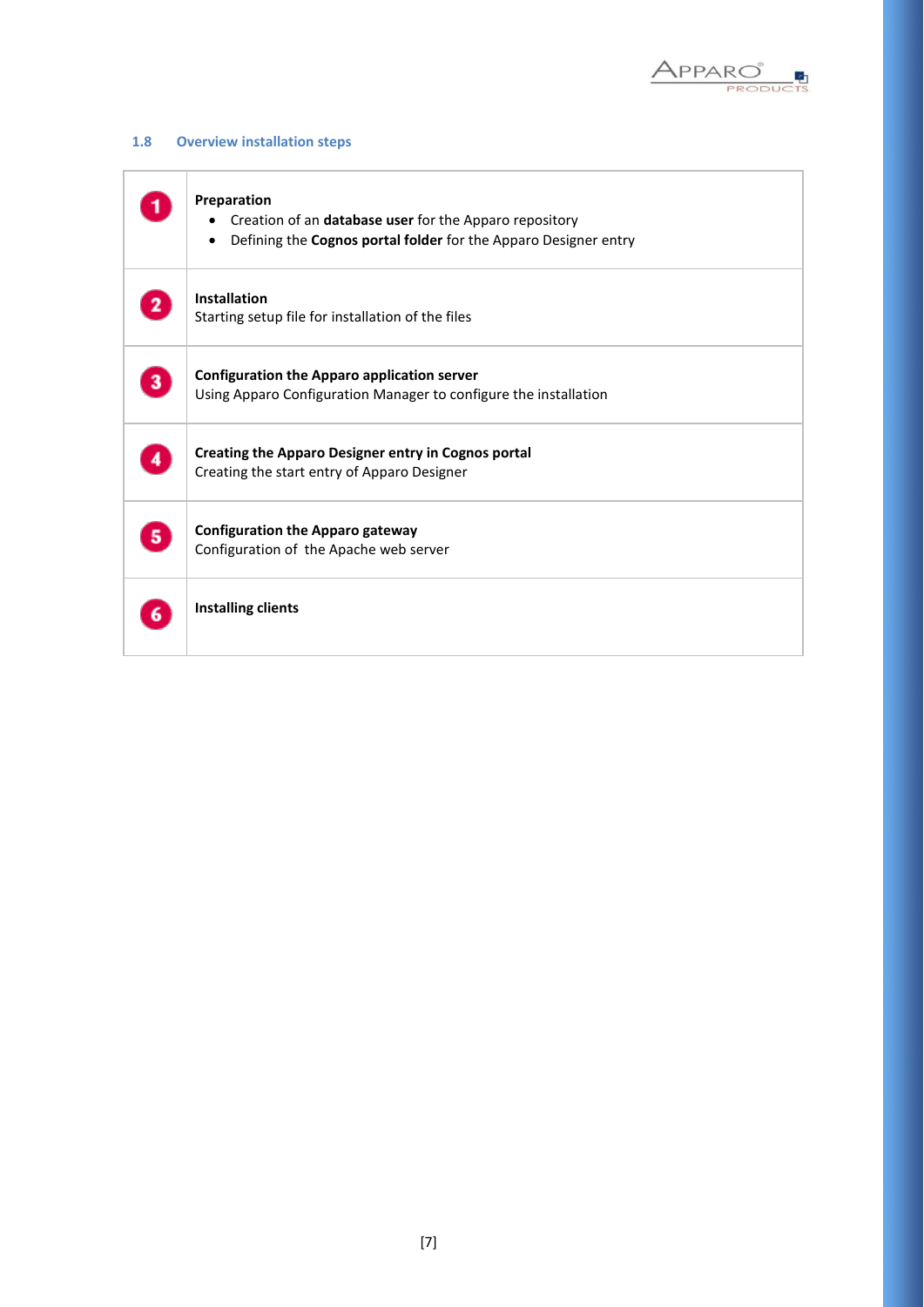

## **2 Preparation**

|   | Preparation<br>Creation of an database user for the Apparo repository                                                  |
|---|------------------------------------------------------------------------------------------------------------------------|
|   | <b>Installation</b><br>Starting setup file for installation of the files                                               |
| 3 | <b>Configuration the Apparo application server</b><br>Using Apparo Configuration Manager to configure the installation |
|   | <b>Creating the Apparo Designer entry in Cognos portal</b><br>Creating the start entry of Apparo Designer              |
| 5 | <b>Configuration the Apparo gateway</b><br>Configuration of the Apache web server                                      |
|   | <b>Installing clients</b>                                                                                              |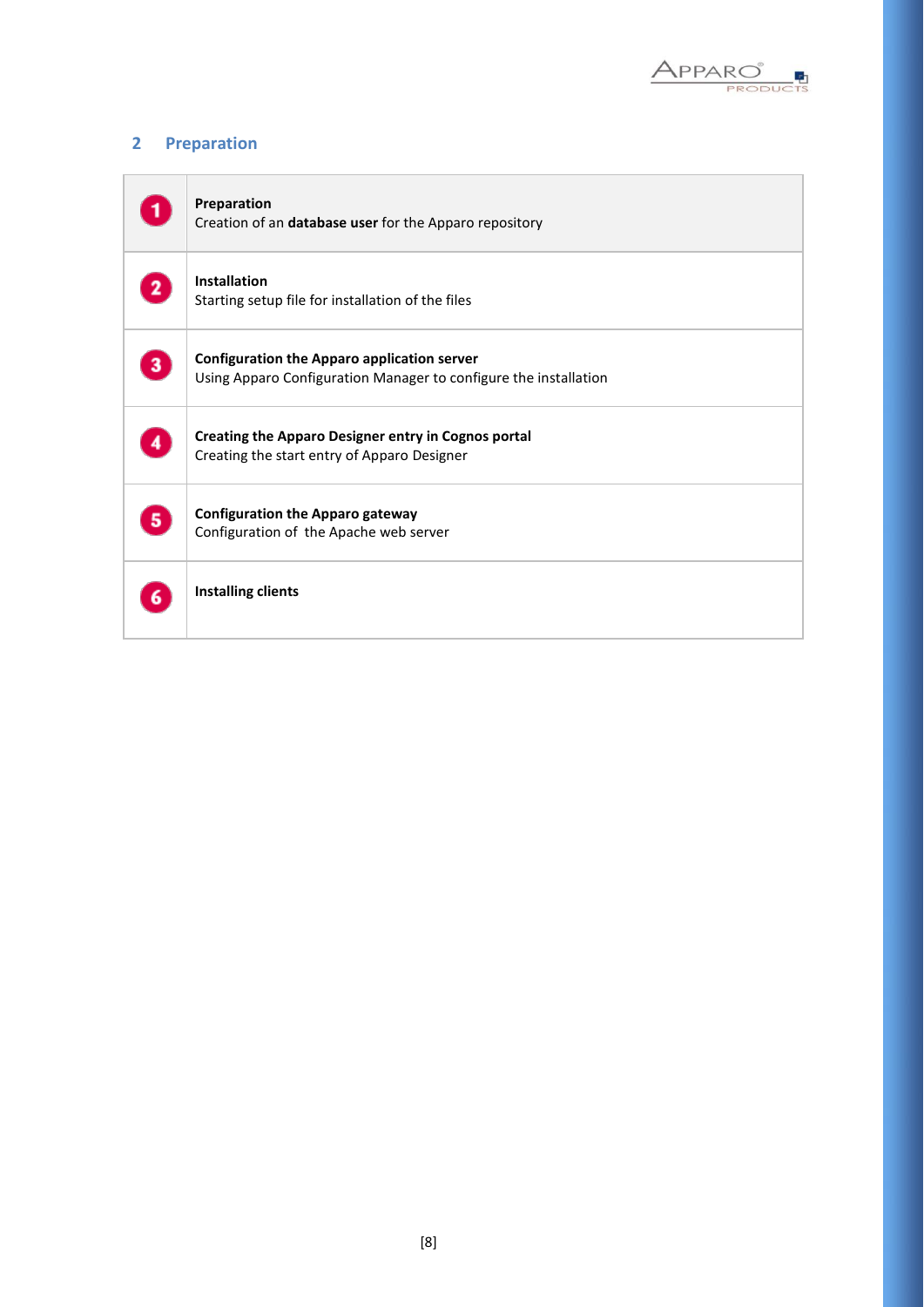

#### **2.1 Creation of an database user for the Apparo repository**

Apparo Fast Edit requires a database repository. In this repository all of your definitions are stored.

Following databases are supported:

- **Oracle**
- **IBM DB/2 LUW**
- **MS SQL Server**
- **Internal database (for test and development systems)**

**If you don't want to use the internal database then this database user must be defined before starting the Apparo Fast Edit setup.**

**You can find a detail description in the document "Installation – creating database repository".**

#### **Essential grants:**

- The database user must be able to create database tables
- A Login with this user must be possible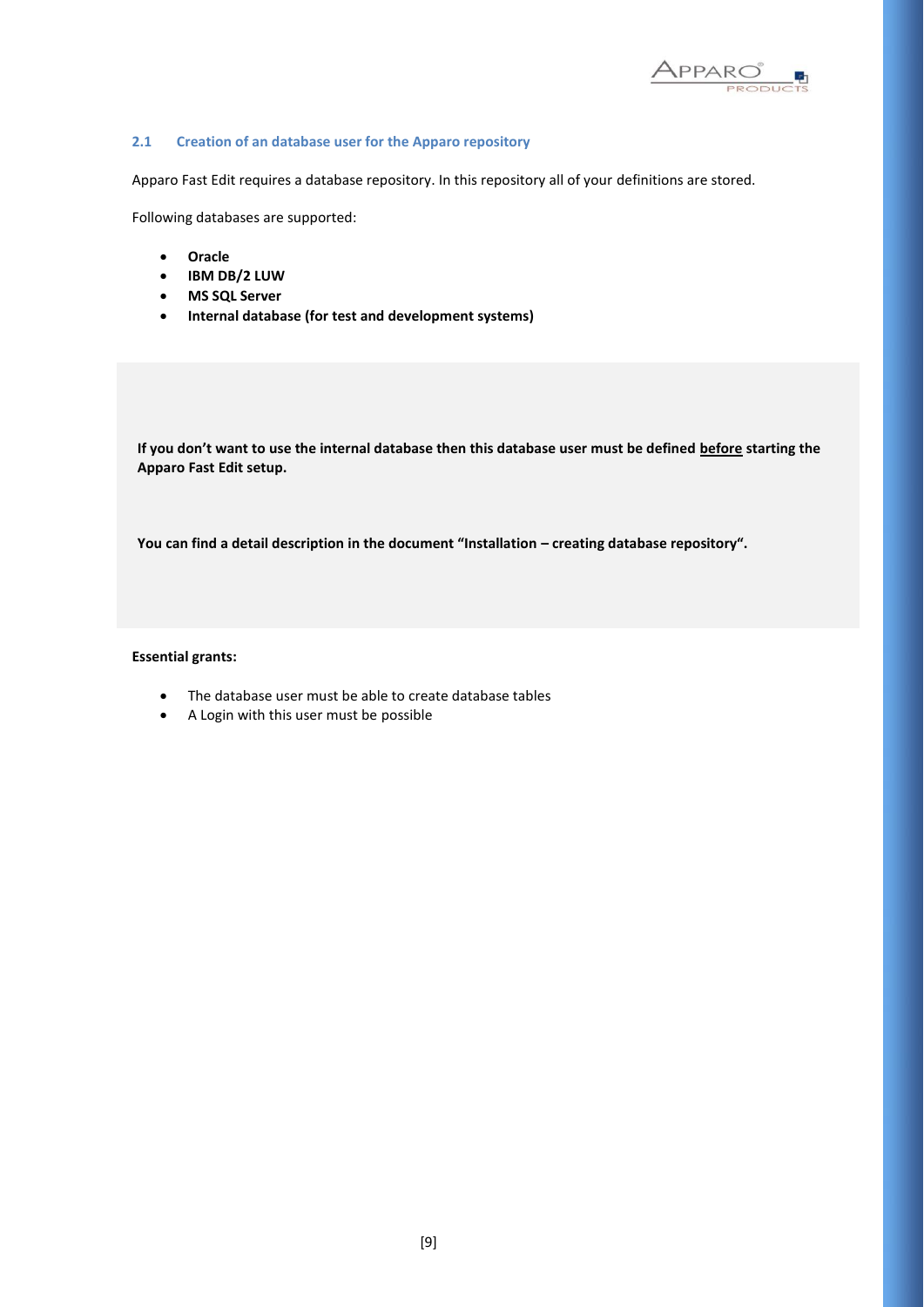

## **3 Installation**

|   | Preparation<br>Creation of an <b>database user</b> for the Apparo repository                                           |
|---|------------------------------------------------------------------------------------------------------------------------|
|   | <b>Installation</b><br>Starting setup file for installation of the files                                               |
| 3 | <b>Configuration the Apparo application server</b><br>Using Apparo Configuration Manager to configure the installation |
|   | <b>Creating the Apparo Designer entry in Cognos portal</b><br>Creating the start entry of Apparo Designer              |
| 5 | <b>Configuration the Apparo gateway</b><br>Configuration of the Apache web server                                      |
|   | <b>Installing clients</b>                                                                                              |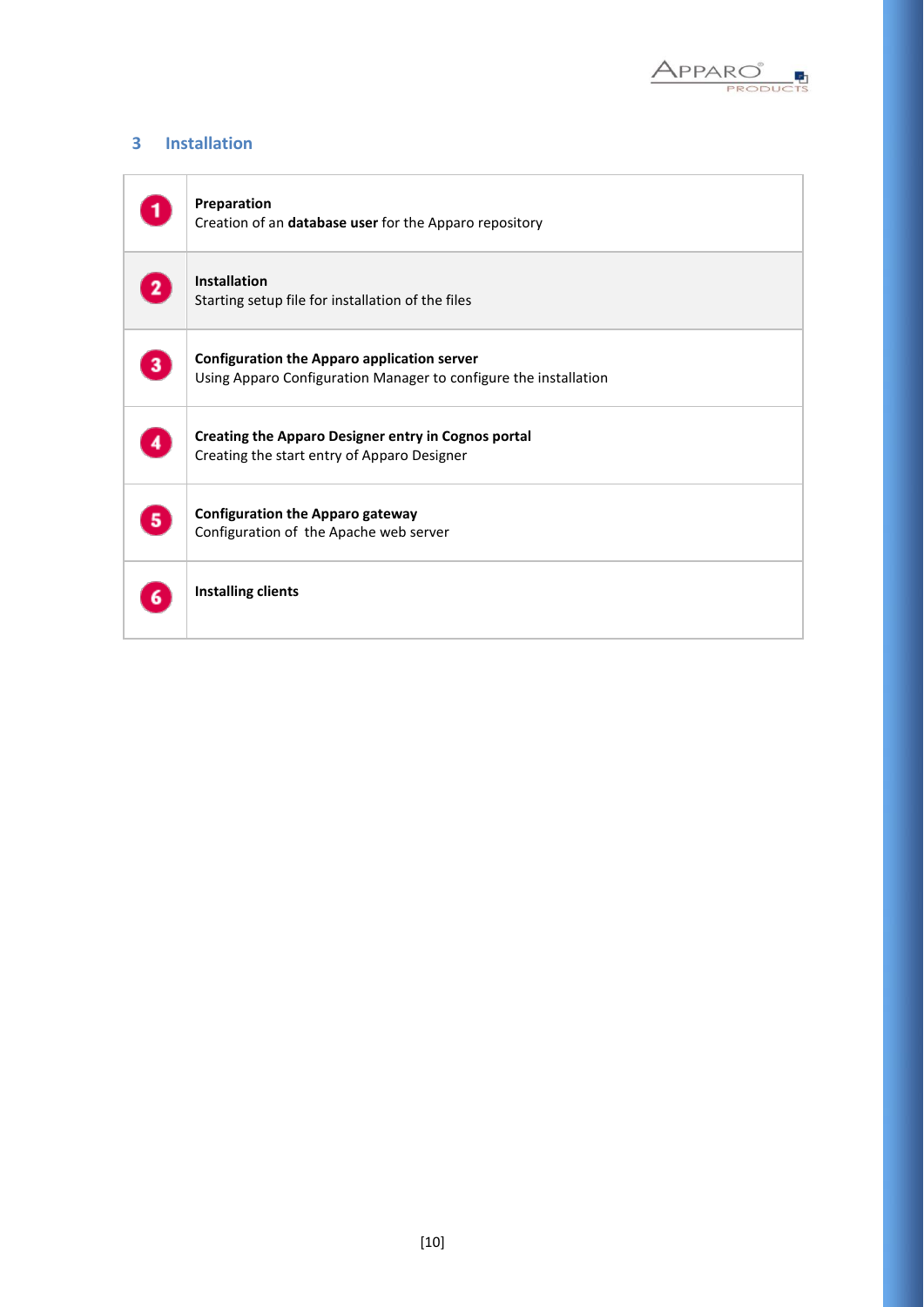

Start the Installation by executing the file

#### **FastEdit3.1.x.yyy\_linux\_tomcat\_cognos\_analytics.sh**



Confirm the beginning of the installation by clicking "Next".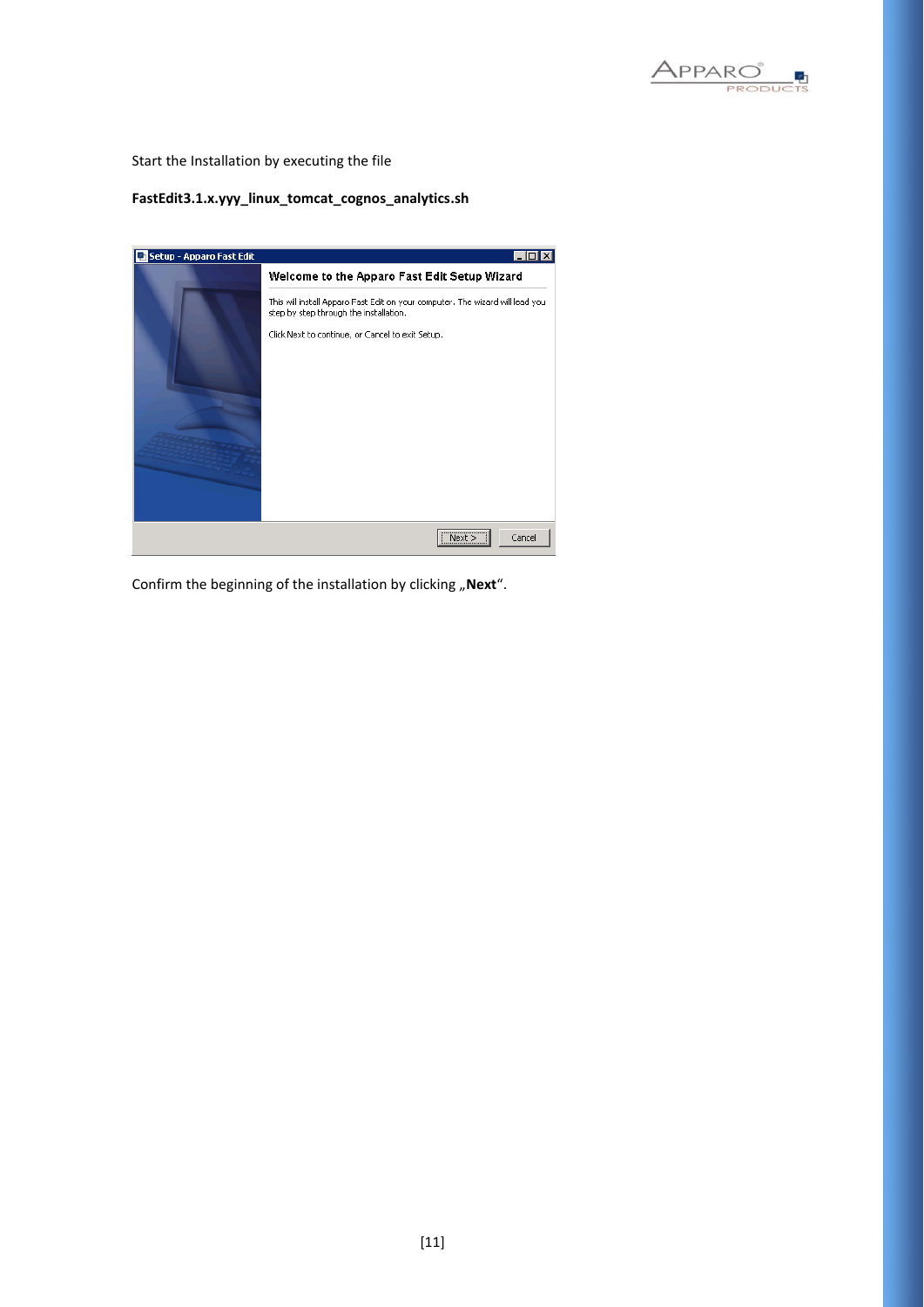

#### **3.1 License agreement**



Read and confirm the license agreement by clicking "I Agree".

#### **3.2 Selecting the architecture**

| Setup - Apparo Fast Edit                                                                                             |                            |
|----------------------------------------------------------------------------------------------------------------------|----------------------------|
| Select your planned architecture<br>٠                                                                                | PRODL                      |
| A "Single Instance" architecture is ready for small environment, a "Multi Instance" has<br>many application servers. |                            |
| <b>Single Instance</b><br>G.                                                                                         |                            |
| Installation of Apparo Gateway and Apparo Application server for a small environment.                                |                            |
| <b>C</b> Multi Instance                                                                                              |                            |
| Installation for multi application servers, distributed environments, high availability.                             |                            |
|                                                                                                                      |                            |
|                                                                                                                      |                            |
|                                                                                                                      |                            |
|                                                                                                                      |                            |
| Apparo                                                                                                               | $<$ Back<br>Next<br>Cancel |

Please select "Single Instance" and choose "Next>".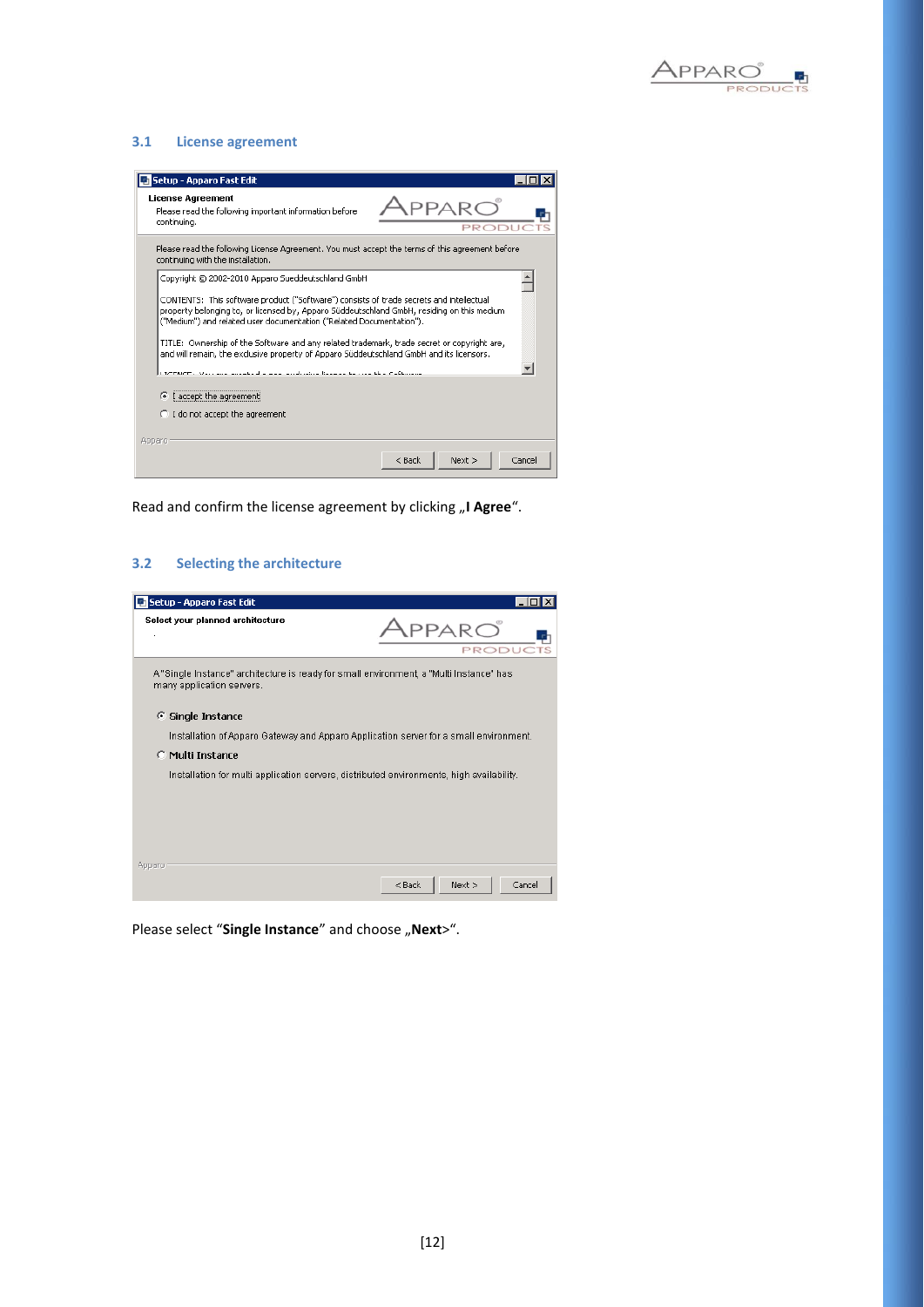

#### **3.3 Defining the start menu folder and target file directory**



| Setup - Apparo Fast Edit                                                                  |                                                  |
|-------------------------------------------------------------------------------------------|--------------------------------------------------|
| <b>Select Destination Directory</b><br>Where should Apparo Fast Edit be installed?        | $\overline{P}$ AR $\overline{O}$<br><b>PRODU</b> |
| Select the folder where you would like Apparo Fast Edit to be installed, then click Next. |                                                  |
| Destination directory                                                                     |                                                  |
| C:\Program Files\Apparo                                                                   | Browse                                           |
| Required disk space:<br>798 MB                                                            |                                                  |
| Free disk space:<br>7,802 MB                                                              |                                                  |
|                                                                                           |                                                  |
|                                                                                           |                                                  |
|                                                                                           |                                                  |
|                                                                                           |                                                  |
|                                                                                           |                                                  |
| Apparo                                                                                    |                                                  |
|                                                                                           | Cancel<br>$<$ Back<br>Next                       |

Please define folder and path and choose "Next >".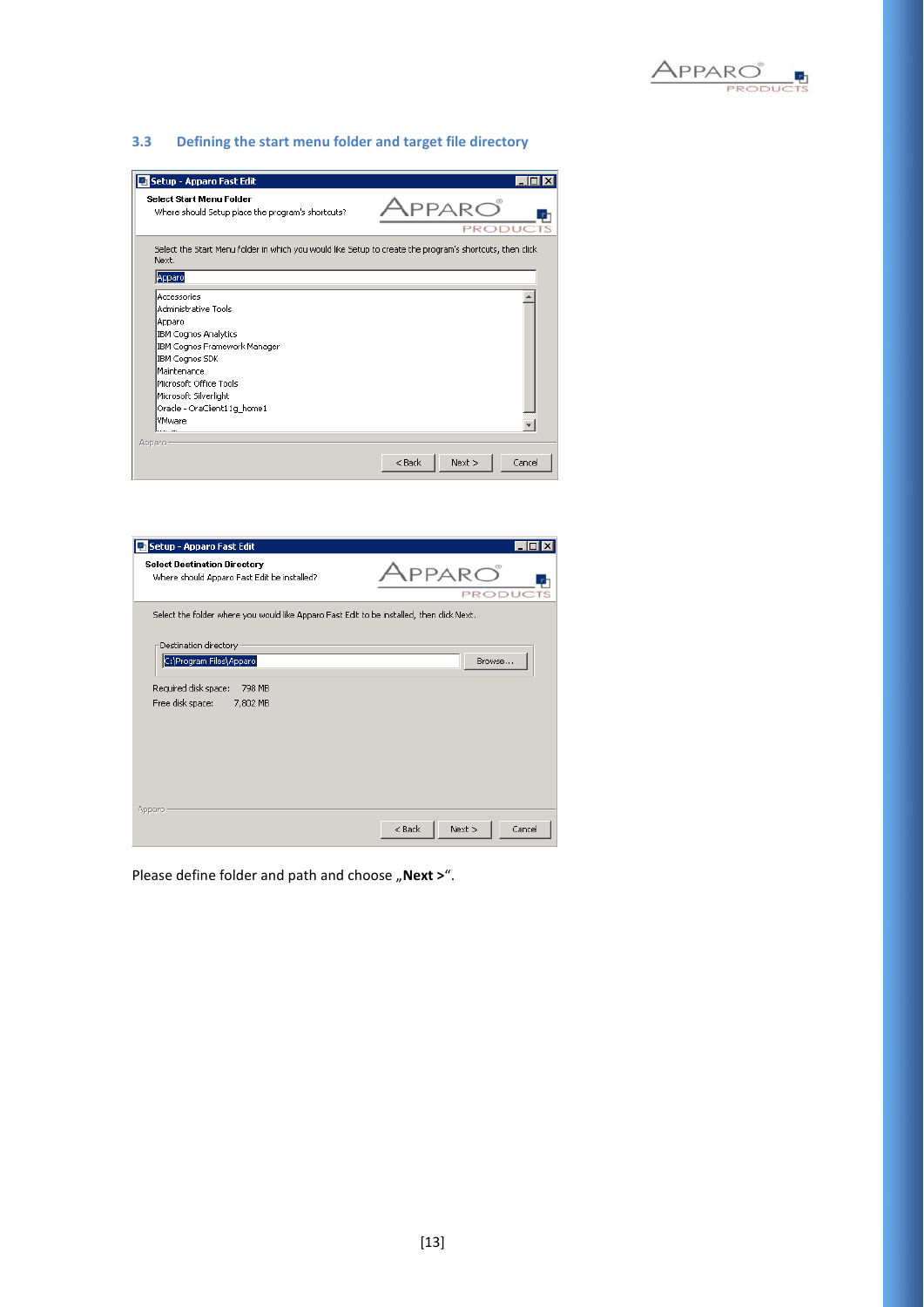

#### **3.4 Carrying out the installation**

Finally the installation of Apparo Fast Edit with the selected architecture will start. After that this installation must be configured with the **Apparo Configuration Manager**.

| Setup - Apparo Fast Edit<br>L.                                                       | H                                  |
|--------------------------------------------------------------------------------------|------------------------------------|
| Installing<br>Please wait while Setup installs Apparo Fast Edit on<br>your computer. | $PPARCO^{\degree}$<br><b>PRODU</b> |
| Extracting files<br>jdk\jre\lib\zi\Europe\Berlin<br>- 11<br>.                        | Т                                  |
|                                                                                      |                                    |
|                                                                                      |                                    |
|                                                                                      |                                    |
|                                                                                      |                                    |
| Apparo                                                                               |                                    |
|                                                                                      | Cancel                             |

#### **3.5 Installation finish**



Now it's time to **configure** the installation with the **Apparo Configuration Manager.** 

Click "Finish" for completing the installation and to start the configuration.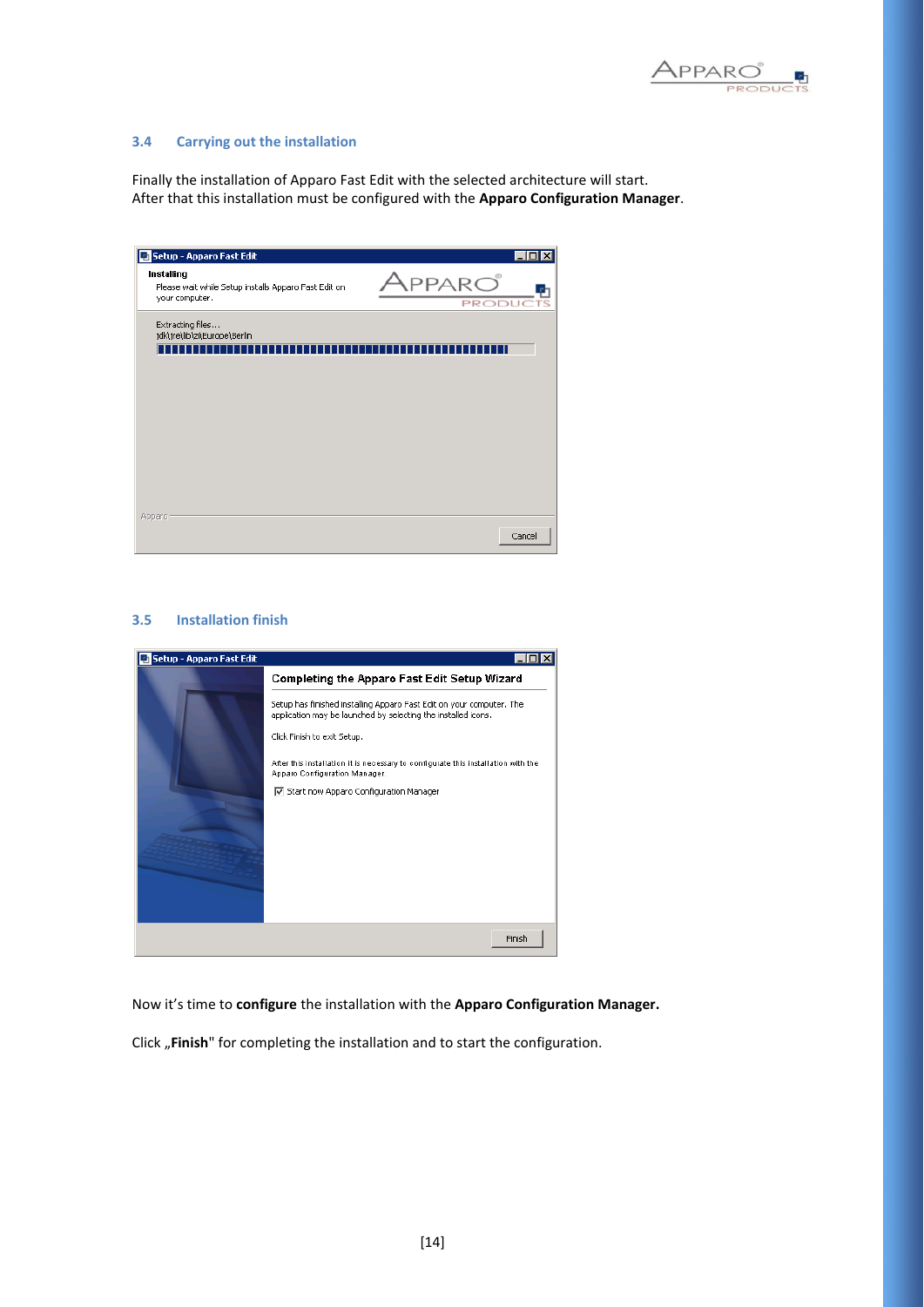

## **4 Configuration the Apparo application server**

|   | Preparation<br>Creation of an database user for the Apparo repository                                                  |
|---|------------------------------------------------------------------------------------------------------------------------|
|   | <b>Installation</b><br>Starting setup file for installation of the files                                               |
| 3 | <b>Configuration the Apparo application server</b><br>Using Apparo Configuration Manager to configure the installation |
|   | Creating the Apparo Designer entry in Cognos portal<br>Creating the start entry of Apparo Designer                     |
| 5 | <b>Configuration the Apparo gateway</b><br>Configuration of the Apache web server                                      |
|   | <b>Installing clients</b>                                                                                              |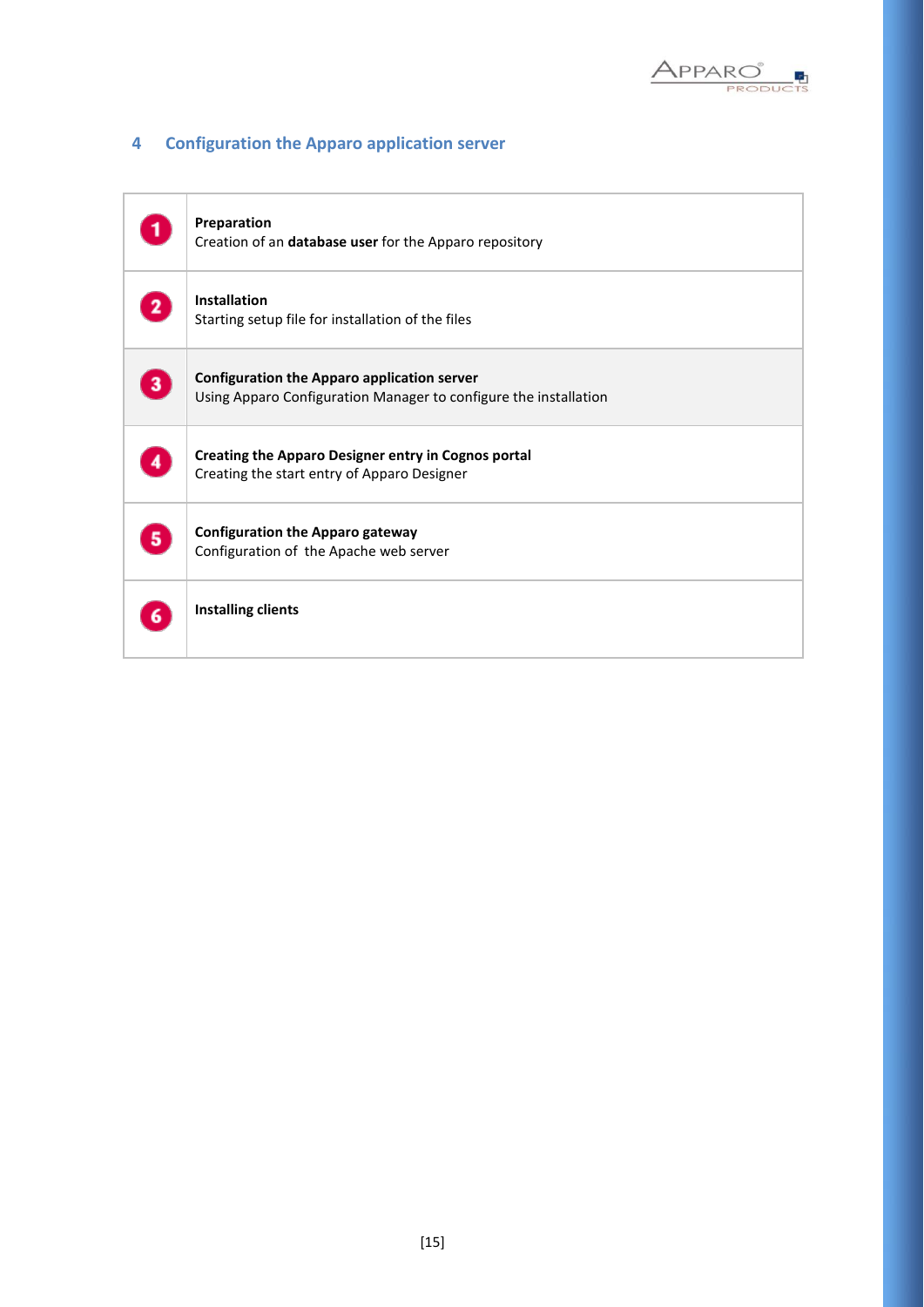

With the **Apparo Configuration Manager** you are able to configure the already installed Apparo Fast Edit.

The settings are grouped into chapters (left side).

**For each setting you can read a helpful description text in the yellow box.**

| Apparo Fast Edit 3 - Configuration Manager 3.163-5NAPSHOT<br><b>File Windows Services</b>                                                                                     |                                                                                                                                                            |               |                                                                                         | $ \blacksquare$ |
|-------------------------------------------------------------------------------------------------------------------------------------------------------------------------------|------------------------------------------------------------------------------------------------------------------------------------------------------------|---------------|-----------------------------------------------------------------------------------------|-----------------|
| Save<br>C Test Configuration                                                                                                                                                  | <b>Start Fast Edit</b><br>O                                                                                                                                | Show Log<br>⋒ |                                                                                         |                 |
| Configuration<br>Architecture<br>Application server<br>IBM Cognos Analytics<br>File system paths<br>Web security system<br>eMail security system<br>Repository<br>License kev | Name                                                                                                                                                       |               | Value                                                                                   |                 |
|                                                                                                                                                                               | Welcome to the Apparo Configuration Manager!                                                                                                               |               |                                                                                         | ▴               |
|                                                                                                                                                                               | You can start the Configuration Manager directly after installation or<br>lif you select the Configuration Manager entry in the start menu.                |               | With this tool you can make the configuration of an already installed Apparo Fast Edit. |                 |
|                                                                                                                                                                               | Save button:<br>Saving your settings into configuration xml file<br>Test Configuration button:<br>Testing all settings - You will get a success message or |               |                                                                                         | ٠               |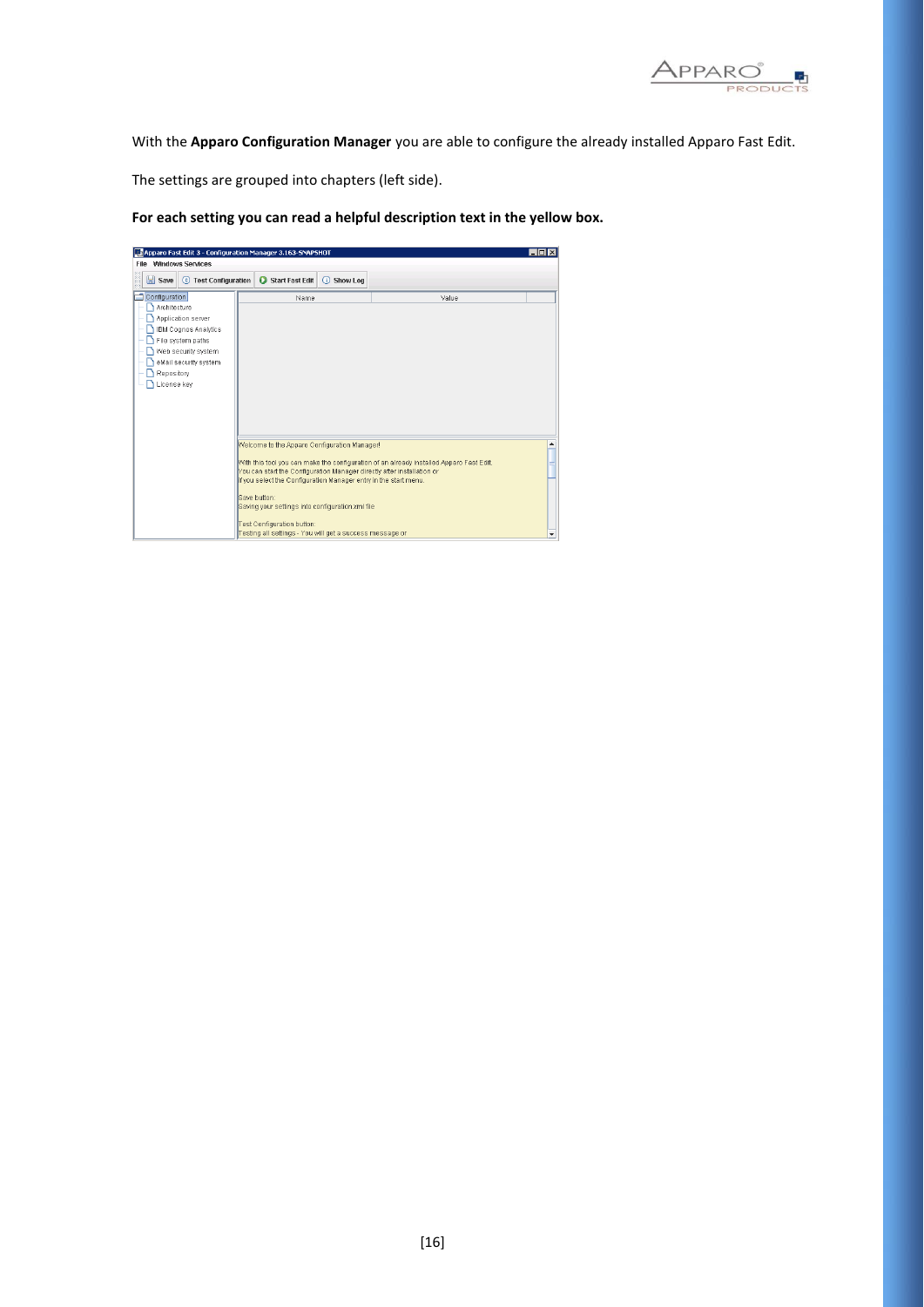

#### **To do list:**



**Test of an Apparo application servers without using an Apparo gateway:**

**http://<applicationserver:<startport>/apparo/pages/apptest.xhtml**

**Example[: http://server1:18000/apparo/pages/apptest.xhtml](http://server1:18000/KFE/pages/apptest.xhtml)**

**With this URL you can test if the Apparo application server is running fine or has problems.**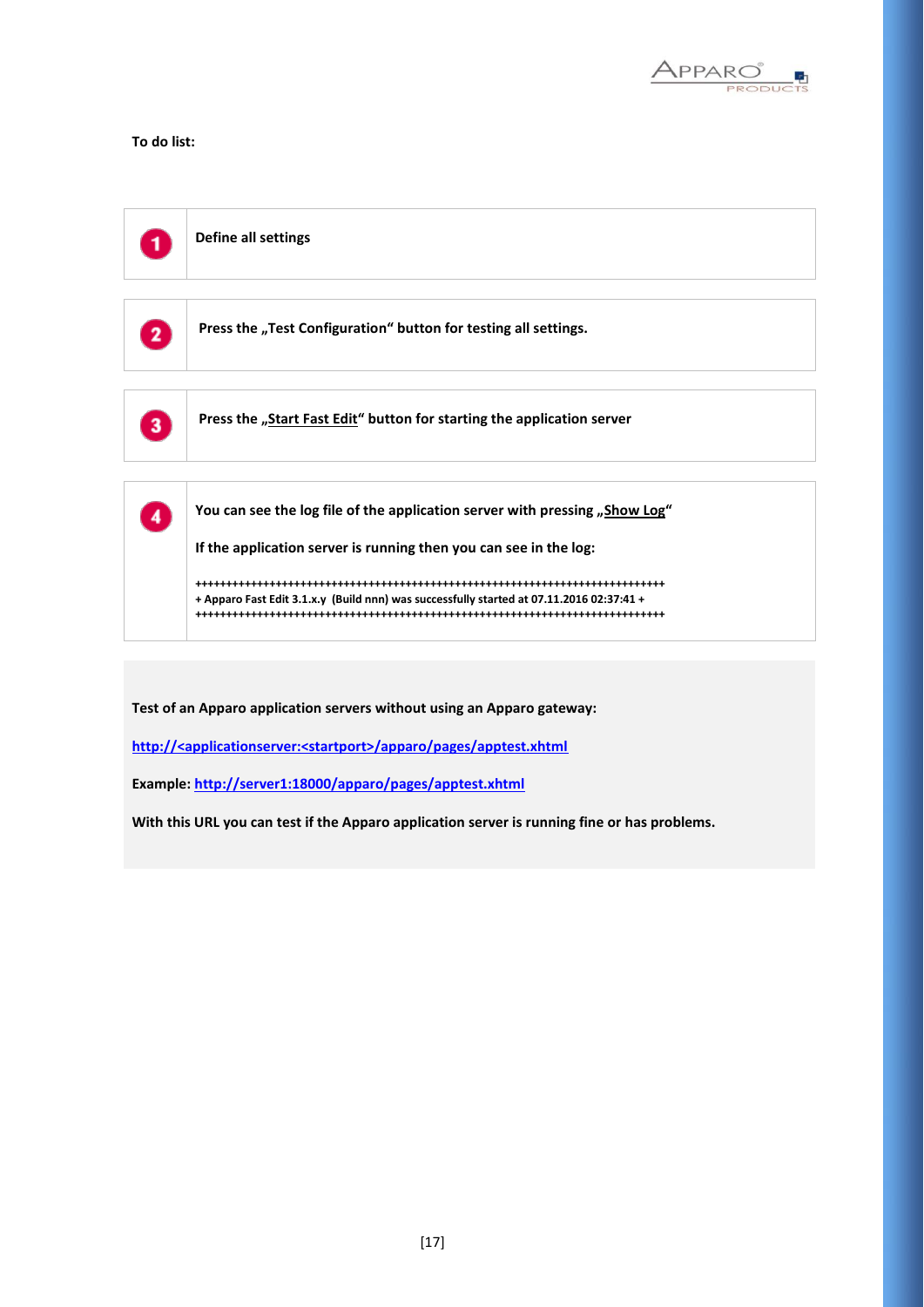

#### **4.1 Architecture**

In this section of the Configuration Managers you can find the selected Apparo Fast Edit architecture. This architecture was defined at installation time and is not changeable now.

| Apparo Fast Edit 3 - Configuration Manager 3.163-SNAPSHOT<br>$ \Box$ $\times$ |                                                                            |               |                                                                                          |  |  |  |
|-------------------------------------------------------------------------------|----------------------------------------------------------------------------|---------------|------------------------------------------------------------------------------------------|--|--|--|
| <b>File Windows Services</b>                                                  |                                                                            |               |                                                                                          |  |  |  |
| <b>Save</b><br>C Test Configuration                                           | <b>Start Fast Edit</b><br>$\Omega$                                         | Show Log<br>ω |                                                                                          |  |  |  |
| Configuration                                                                 | Name                                                                       |               | Value                                                                                    |  |  |  |
| Architecture                                                                  | Architecture type                                                          |               | Single instance (IBM Cognos Analytics)                                                   |  |  |  |
| Application server                                                            |                                                                            |               |                                                                                          |  |  |  |
| IBM Cognos Analytics<br>File system paths                                     |                                                                            |               |                                                                                          |  |  |  |
| Web security system                                                           |                                                                            |               |                                                                                          |  |  |  |
| eMail security system                                                         |                                                                            |               |                                                                                          |  |  |  |
| Repository                                                                    |                                                                            |               |                                                                                          |  |  |  |
| License key                                                                   |                                                                            |               |                                                                                          |  |  |  |
|                                                                               |                                                                            |               |                                                                                          |  |  |  |
|                                                                               |                                                                            |               |                                                                                          |  |  |  |
|                                                                               |                                                                            |               |                                                                                          |  |  |  |
|                                                                               |                                                                            |               |                                                                                          |  |  |  |
|                                                                               | Here you can see the selected Apparo Fast Edit architecture.               |               |                                                                                          |  |  |  |
|                                                                               | The architecture choice has been already done at installation time.        |               |                                                                                          |  |  |  |
|                                                                               |                                                                            |               | "Single instance": Your existing environment is installed on one computer only.          |  |  |  |
|                                                                               |                                                                            |               | "Multi instance": One or more Apparo Gateways and one or more Apparo Application servers |  |  |  |
|                                                                               | are installed on one or more bosts                                         |               |                                                                                          |  |  |  |
|                                                                               | A "Single instance" is useful for small environments or test systems.      |               |                                                                                          |  |  |  |
|                                                                               | For a trial itDs better to select "Single Instance".                       |               |                                                                                          |  |  |  |
|                                                                               | A "Multi instance" is useful for better performance and high availability. |               |                                                                                          |  |  |  |

#### **4.2 Application Server**

Settings for the application server, e.g. memory.

| <b>File Windows Services</b>        | Apparo Fast Edit 3 - Configuration Manager 3.163-SNAPSHOT             | $ \Box x$                                                                                   |
|-------------------------------------|-----------------------------------------------------------------------|---------------------------------------------------------------------------------------------|
| <b>Save</b><br>C Test Configuration | Start Fast Edit<br>Show Log<br>O)                                     |                                                                                             |
| Configuration                       | Name                                                                  | Value                                                                                       |
| Architecture                        | Host name                                                             | ag16                                                                                        |
| Application server                  | Tomcat start port                                                     | 18000                                                                                       |
| IBM Cognos Analytics                | Tomcat connector port                                                 | 9800                                                                                        |
| File system paths                   | Server id                                                             | 1                                                                                           |
| Web security system                 | Apparo URL Folder                                                     | apparo                                                                                      |
| eMail security system               | Logging Level                                                         | Normal                                                                                      |
| Repository                          | Maximum main memory usage in MB                                       | 1024                                                                                        |
| License key                         | Windows service user name                                             | «Use the default Windows system user»                                                       |
|                                     | Windows service user password                                         | <use default="" system="" the="" user="" windows=""></use>                                  |
|                                     | Session timeout in minutes                                            | 60                                                                                          |
|                                     | Runtime form timeout in minutes                                       | 30                                                                                          |
|                                     | Each Apparo Fast Edit installation has at least 1 application server. | That's a Apache Tomcat installation that is communicating directly with the Apparo Gateway. |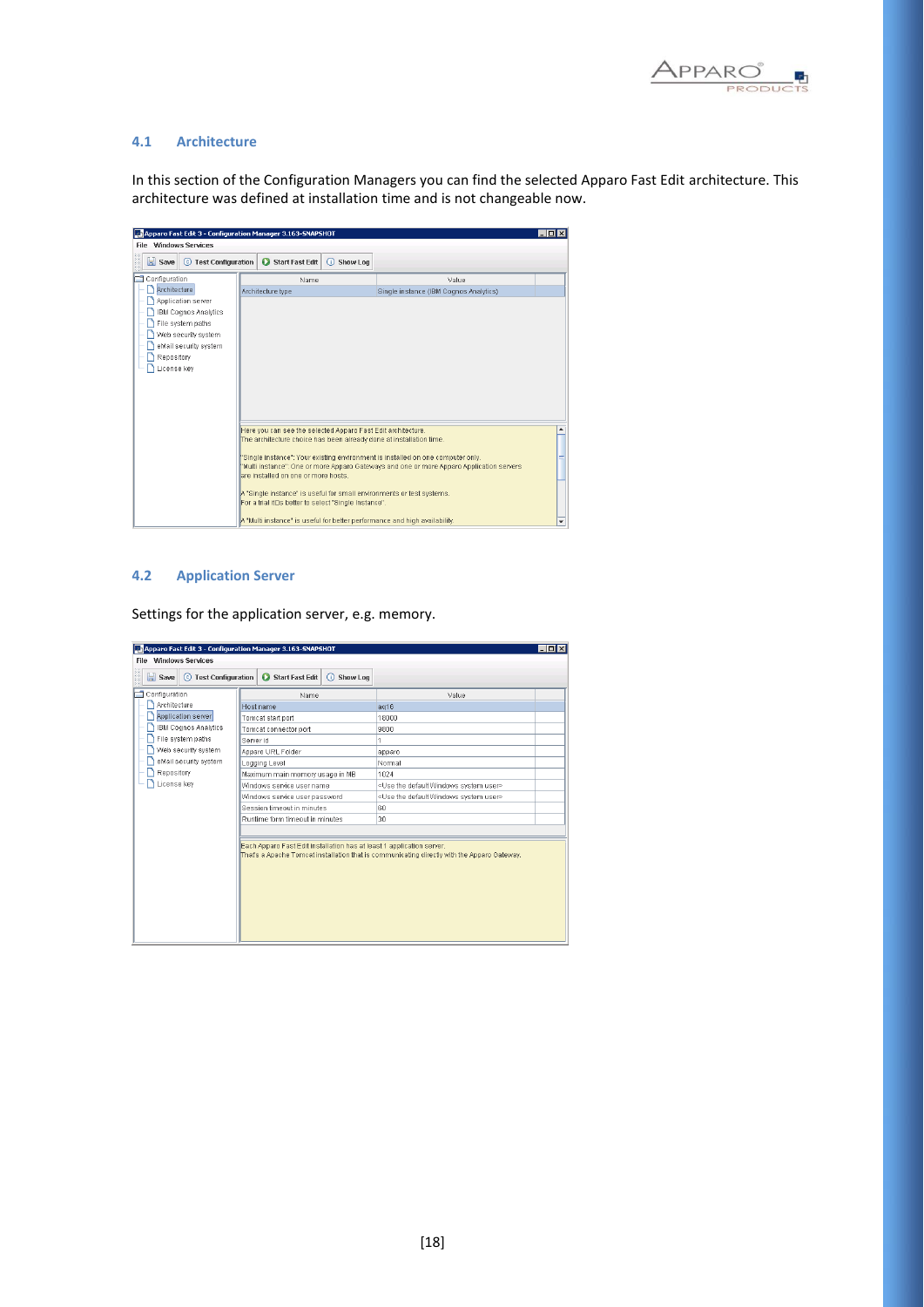

#### **4.3 IBM Cognos Analytics**

Settings for the already installed IBM Cognos Analytics environment:

| <b>File Windows Services</b><br><b>Save</b><br>© Test Configuration<br>Start Fast Edit<br>(i) Show Loa<br>Configuration<br>Name<br>Value<br>Architecture<br>Cognos Analytics version<br>IBM Cognos Analytics 11<br>Application server<br>Cognos Analytics internal dispatcher URL<br>http://aq16:9300/p2pd/servlet/dispatch<br><b>BM Cognos Analytics</b><br>Cognos Analytics Gateway URL<br>/ibmcognos/bi/v1<br>File system paths<br>Cognos Analytics Gateway home directory<br>c:\Program Files\ibm\cognos\analytics<br>select<br>Web security system<br>eMail security system | Apparo Fast Edit 3 - Configuration Manager 3.163-SNAPSHOT |  | $ \Box$ $\times$ |
|----------------------------------------------------------------------------------------------------------------------------------------------------------------------------------------------------------------------------------------------------------------------------------------------------------------------------------------------------------------------------------------------------------------------------------------------------------------------------------------------------------------------------------------------------------------------------------|-----------------------------------------------------------|--|------------------|
|                                                                                                                                                                                                                                                                                                                                                                                                                                                                                                                                                                                  |                                                           |  |                  |
|                                                                                                                                                                                                                                                                                                                                                                                                                                                                                                                                                                                  |                                                           |  |                  |
|                                                                                                                                                                                                                                                                                                                                                                                                                                                                                                                                                                                  |                                                           |  |                  |
|                                                                                                                                                                                                                                                                                                                                                                                                                                                                                                                                                                                  |                                                           |  |                  |
|                                                                                                                                                                                                                                                                                                                                                                                                                                                                                                                                                                                  |                                                           |  |                  |
|                                                                                                                                                                                                                                                                                                                                                                                                                                                                                                                                                                                  |                                                           |  |                  |
|                                                                                                                                                                                                                                                                                                                                                                                                                                                                                                                                                                                  |                                                           |  |                  |
|                                                                                                                                                                                                                                                                                                                                                                                                                                                                                                                                                                                  |                                                           |  |                  |
|                                                                                                                                                                                                                                                                                                                                                                                                                                                                                                                                                                                  |                                                           |  |                  |
|                                                                                                                                                                                                                                                                                                                                                                                                                                                                                                                                                                                  | Repository                                                |  |                  |
| License key                                                                                                                                                                                                                                                                                                                                                                                                                                                                                                                                                                      |                                                           |  |                  |
|                                                                                                                                                                                                                                                                                                                                                                                                                                                                                                                                                                                  |                                                           |  |                  |
|                                                                                                                                                                                                                                                                                                                                                                                                                                                                                                                                                                                  |                                                           |  |                  |
|                                                                                                                                                                                                                                                                                                                                                                                                                                                                                                                                                                                  |                                                           |  |                  |
|                                                                                                                                                                                                                                                                                                                                                                                                                                                                                                                                                                                  |                                                           |  |                  |
| Create Apparo Designer entry into IBM Cognos Portal                                                                                                                                                                                                                                                                                                                                                                                                                                                                                                                              |                                                           |  |                  |
| Please select the already installed and running IBM Cognos Analytics version.                                                                                                                                                                                                                                                                                                                                                                                                                                                                                                    |                                                           |  |                  |
|                                                                                                                                                                                                                                                                                                                                                                                                                                                                                                                                                                                  |                                                           |  |                  |
|                                                                                                                                                                                                                                                                                                                                                                                                                                                                                                                                                                                  |                                                           |  |                  |
|                                                                                                                                                                                                                                                                                                                                                                                                                                                                                                                                                                                  |                                                           |  |                  |
|                                                                                                                                                                                                                                                                                                                                                                                                                                                                                                                                                                                  |                                                           |  |                  |
|                                                                                                                                                                                                                                                                                                                                                                                                                                                                                                                                                                                  |                                                           |  |                  |
|                                                                                                                                                                                                                                                                                                                                                                                                                                                                                                                                                                                  |                                                           |  |                  |

#### **It is necessary to create an "Apparo Designer" entry using the button.**

#### **4.4 File system paths**

File directories for the clients, server side scripts and user defined Java classes for testing:

| Apparo Fast Edit 3 - Configuration Manager 3.163-SNAPSHOT |                                      |               |                                                                                   | $\Box$ DIX |
|-----------------------------------------------------------|--------------------------------------|---------------|-----------------------------------------------------------------------------------|------------|
| <b>File Windows Services</b>                              |                                      |               |                                                                                   |            |
| <b>B</b> Save<br><b>Test Configuration</b><br>⊙           | <b>Start Fast Edit</b><br>$\Omega$   | Show Log<br>⋒ |                                                                                   |            |
| Configuration                                             | Name                                 |               | Value                                                                             |            |
| Architecture                                              | File path to batch/executeable files |               | C:\Program Files\Apparo\FastEdit\user scripts                                     | select     |
| Application server                                        | File path to client definitions      |               | C:\Program Files\Apparo\FastEdit\clients                                          | select     |
| <b>BM Cognos Analytics</b>                                | File path to java user exit classes  |               | C:\Program Files\Apparo\FastEdit\user_scripts                                     | select     |
| File system paths                                         | Oracle Client path to tnsnames.ora   |               | \$ORACLE_HOME/network/admin                                                       | select     |
| Web security system                                       |                                      |               |                                                                                   |            |
| eMail security system                                     |                                      |               |                                                                                   |            |
| Repository<br>License key                                 |                                      |               |                                                                                   |            |
|                                                           |                                      |               |                                                                                   |            |
|                                                           |                                      |               |                                                                                   |            |
|                                                           |                                      |               |                                                                                   |            |
|                                                           |                                      |               |                                                                                   |            |
|                                                           |                                      |               |                                                                                   |            |
|                                                           |                                      |               | The file system paths are used for executing of scripts and java testing classes. |            |
|                                                           |                                      |               |                                                                                   |            |
|                                                           |                                      |               |                                                                                   |            |
|                                                           |                                      |               |                                                                                   |            |
|                                                           |                                      |               |                                                                                   |            |
|                                                           |                                      |               |                                                                                   |            |
|                                                           |                                      |               |                                                                                   |            |
|                                                           |                                      |               |                                                                                   |            |
|                                                           |                                      |               |                                                                                   |            |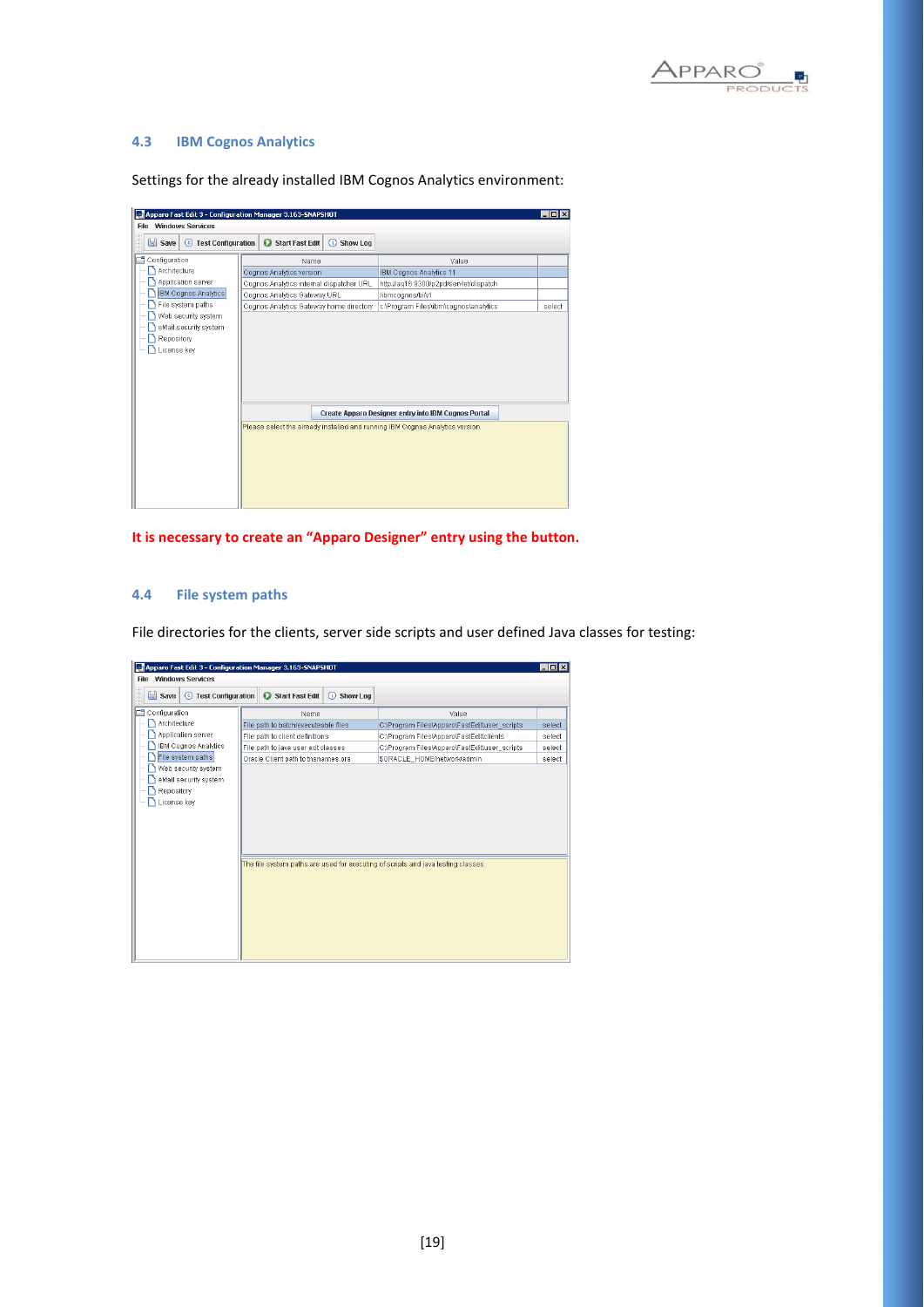

#### **4.5 Web security system**

The Cognos group/role that is necessary to open the Apparo Designer **with full access.**

Apparo Fast Edit is using automatically all security namespaces of IBM Cognos in that the current IBM Cognos user is logged in.

**If no security group is defined then everybody can open the Apparo Designer with full access.**



#### **4.6 eMail security system**

The Excel Import Business Case is running outside of the Cognos security and need therefore an own security system.

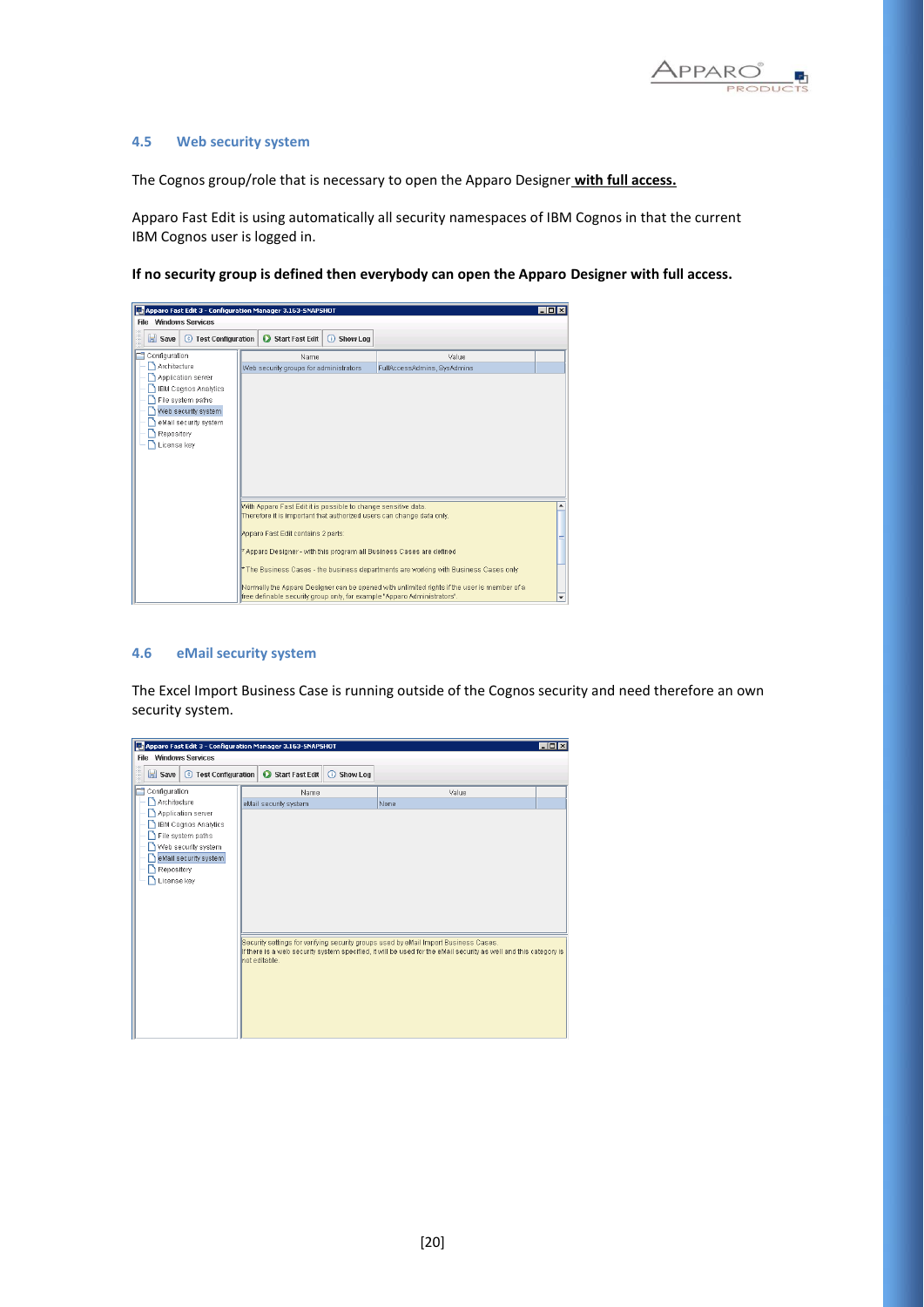

#### **4.7 Repository**

The database connection to the Apparo repository:

| Apparo Fast Edit 3 - Configuration Manager 3.163-SNAPSHOT |                                                                    |      |                                   |        |                                                                                          | $\Box$ ol $\times$ |
|-----------------------------------------------------------|--------------------------------------------------------------------|------|-----------------------------------|--------|------------------------------------------------------------------------------------------|--------------------|
| <b>Windows Services</b><br><b>File</b>                    |                                                                    |      |                                   |        |                                                                                          |                    |
| <b>Save</b><br>$\odot$                                    | Test Configuration <b>C</b> Start Fast Edit                        |      | (i) Show Log                      |        |                                                                                          |                    |
| Configuration                                             |                                                                    | Name |                                   |        | Value                                                                                    |                    |
| Architecture                                              | Database connection                                                |      |                                   | Oracle |                                                                                          |                    |
| Application server                                        | Database host name                                                 |      |                                   | db2    |                                                                                          |                    |
| <b>IBM Cognos Analytics</b>                               | Database port number                                               |      |                                   | 1521   |                                                                                          |                    |
| File system paths                                         | Instance name or DB name                                           |      |                                   | orcl   |                                                                                          |                    |
| Web security system                                       | <b>User name</b>                                                   |      |                                   |        | AQ3_AFE3_REP                                                                             |                    |
| eMail security system                                     | User password                                                      |      |                                   | ***    |                                                                                          |                    |
| Repository                                                |                                                                    |      |                                   |        |                                                                                          |                    |
| _icense key                                               |                                                                    |      |                                   |        |                                                                                          |                    |
|                                                           |                                                                    |      |                                   |        |                                                                                          |                    |
|                                                           |                                                                    |      |                                   |        |                                                                                          |                    |
|                                                           |                                                                    |      |                                   |        |                                                                                          |                    |
|                                                           |                                                                    |      |                                   |        |                                                                                          |                    |
|                                                           |                                                                    |      | <b>Test Repository Connection</b> |        | <b>Get Repository SQL Create Script</b>                                                  |                    |
|                                                           |                                                                    |      |                                   |        | The Apparo repository is necessary to store all of your definitions, all Business Cases, |                    |
|                                                           | all database connections and so on.                                |      |                                   |        |                                                                                          |                    |
|                                                           | The repository contains many database tables.                      |      |                                   |        |                                                                                          |                    |
|                                                           | These objects are created automatically after first program start. |      |                                   |        |                                                                                          |                    |
|                                                           |                                                                    |      |                                   |        |                                                                                          |                    |
|                                                           |                                                                    |      |                                   |        | Before Apparo Fast Edit ist starting the first time the suitable database user with      |                    |
|                                                           | all necessary rights must be already existing.                     |      |                                   |        |                                                                                          |                    |
|                                                           | The spection of this leain user must be done menually              |      |                                   |        |                                                                                          |                    |

#### **4.8 License key**

In this section you can add & change the license key. This key is necessary to run Apparo Fast Edit.

| Apparo Fast Edit 3 - Configuration Manager 3.163-SNAPSHOT |                                                                                                                                             |                      |                         |                                                | $\Box$ o $\times$ |
|-----------------------------------------------------------|---------------------------------------------------------------------------------------------------------------------------------------------|----------------------|-------------------------|------------------------------------------------|-------------------|
| <b>File Windows Services</b>                              |                                                                                                                                             |                      |                         |                                                |                   |
| <b>Save</b><br><b>Test Configuration</b><br>$\circ$       | Start Fast Edit                                                                                                                             | Show Log<br>$\Omega$ |                         |                                                |                   |
| Configuration                                             | Name                                                                                                                                        |                      |                         | Value                                          |                   |
| Architecture                                              | License kev                                                                                                                                 |                      |                         | 3c-80-1a-18-54-1-33-6c-f-bd-36-1c-40-51-bb-8e- |                   |
| Application server                                        |                                                                                                                                             |                      |                         |                                                |                   |
| IBM Cognos Analytics                                      |                                                                                                                                             |                      |                         |                                                |                   |
| File system paths                                         |                                                                                                                                             |                      |                         |                                                |                   |
| Web security system<br>eMail security system              |                                                                                                                                             |                      |                         |                                                |                   |
| Repository                                                |                                                                                                                                             |                      |                         |                                                |                   |
| License key                                               |                                                                                                                                             |                      |                         |                                                |                   |
|                                                           |                                                                                                                                             |                      |                         |                                                |                   |
|                                                           |                                                                                                                                             |                      |                         |                                                |                   |
|                                                           |                                                                                                                                             |                      |                         |                                                |                   |
|                                                           |                                                                                                                                             |                      |                         |                                                |                   |
|                                                           |                                                                                                                                             |                      | <b>Test License Key</b> |                                                |                   |
|                                                           | Please paste the license key for Apparo Fast Edit into this field.                                                                          |                      |                         |                                                |                   |
|                                                           | With the license key it is possible to start the business cases.                                                                            |                      |                         |                                                |                   |
|                                                           | Attention: If you use a trial license key then this key is time limited.                                                                    |                      |                         |                                                |                   |
|                                                           | You can see the expiration date in the Apparo Designer, section "About Product".                                                            |                      |                         |                                                |                   |
|                                                           |                                                                                                                                             |                      |                         |                                                |                   |
|                                                           | If you need a new license key then write to support@apparo.info                                                                             |                      |                         |                                                |                   |
|                                                           | Attention: After you have entered/updated the license key it is necessary to restart<br>the englisetian connectible button "Phot Foot Fill" |                      |                         |                                                |                   |

**To complete the installation you can save and test the configuration. If everything is OK, please start the server by clicking the button 'Start Fast Edit'.**

**Using this button it is deploying the configuration and starting the server.**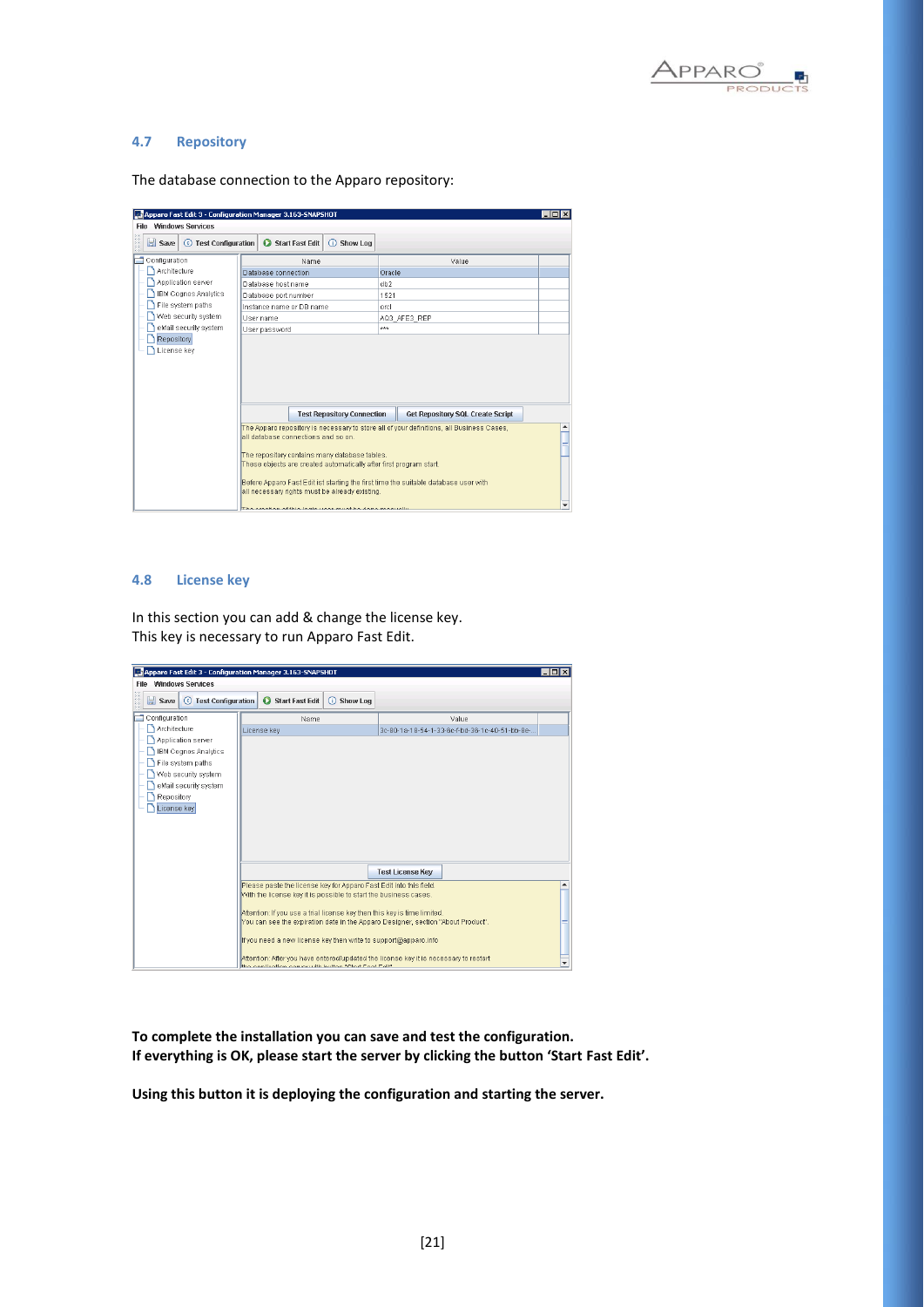

|    | Preparation<br>Creation of an database user for the Apparo repository                                                  |
|----|------------------------------------------------------------------------------------------------------------------------|
|    | <b>Installation</b><br>Starting setup file for installation of the files                                               |
|    | <b>Configuration the Apparo application server</b><br>Using Apparo Configuration Manager to configure the installation |
|    | <b>Creating the Apparo Designer entry in Cognos portal</b><br>Creating the start entry of Apparo Designer              |
| 5. | <b>Configuration the Apparo gateway</b><br>Configuration of the Apache web server                                      |
|    | <b>Installing clients</b>                                                                                              |

## **5 Creating the Apparo Designer entry in IBM Cognos portal**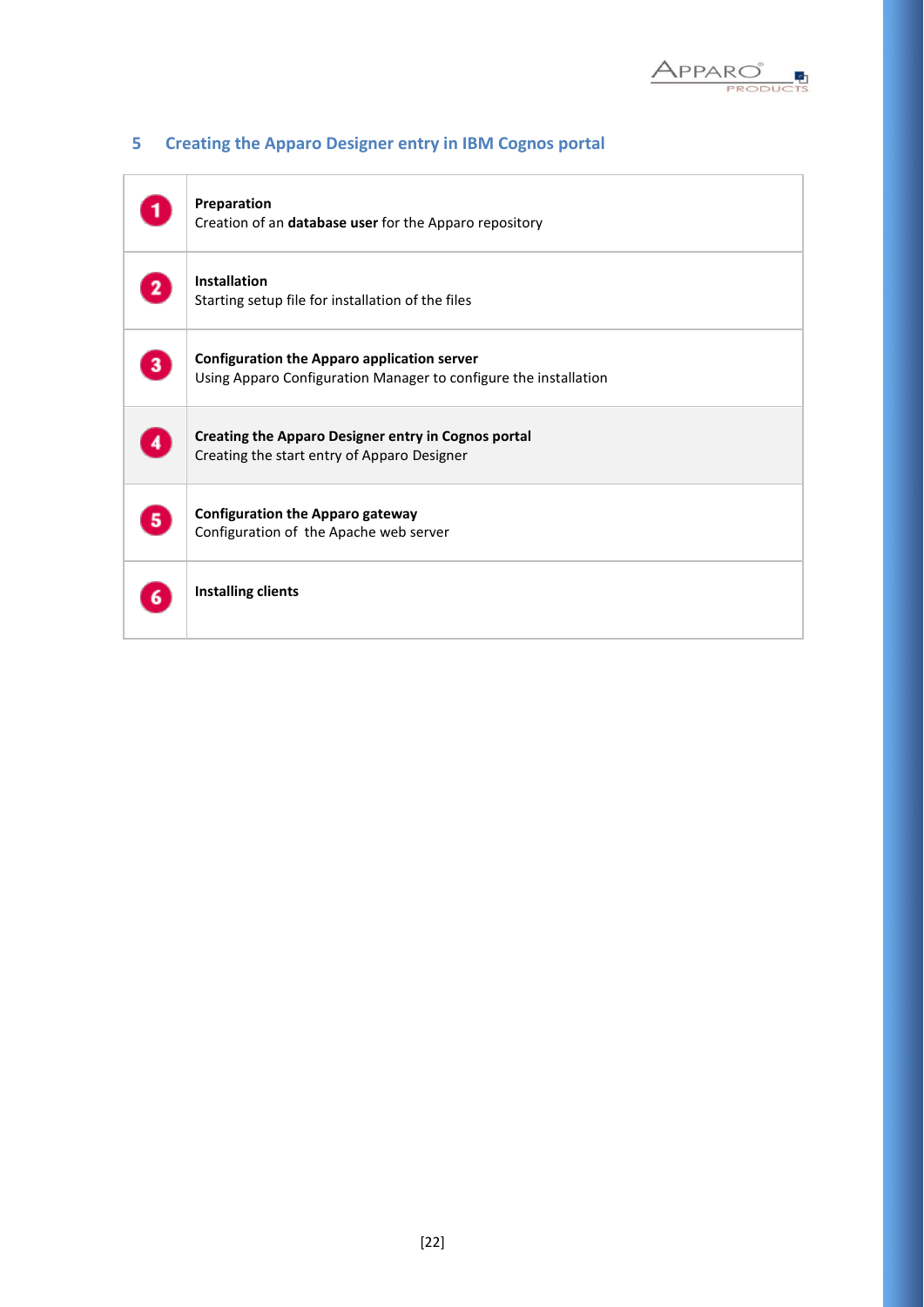

| Apparo Fast Edit 3 - Configuration Manager 3.163-SNAPSHOT<br><b>Windows Services</b><br><b>File</b> |                              |                 |                                          |                                                     | $\Box$ olxi |
|-----------------------------------------------------------------------------------------------------|------------------------------|-----------------|------------------------------------------|-----------------------------------------------------|-------------|
| H<br><b>C</b> Test Configuration<br>Save                                                            | $\mathbf o$                  | Start Fast Edit | (i) Show Log                             |                                                     |             |
| Configuration                                                                                       |                              | Name            |                                          | Value                                               |             |
| Architecture                                                                                        | Cognos Analytics version     |                 |                                          | IBM Cognos Analytics 11                             |             |
| Application server                                                                                  |                              |                 | Cognos Analytics internal dispatcher URL | http://aq16:9300/p2pd/servlet/dispatch              |             |
| <b>IBM Cognos Analytics</b>                                                                         | Cognos Analytics Gateway URL |                 |                                          | /ibmcognos/bi/v1                                    |             |
| File system paths                                                                                   |                              |                 | Cognos Analytics Gateway home directory  | c:\Program Files\ibm\cognos\analytics               | select      |
| Web security system                                                                                 |                              |                 |                                          |                                                     |             |
| eMail security system                                                                               |                              |                 |                                          |                                                     |             |
| Repository                                                                                          |                              |                 |                                          |                                                     |             |
| License key                                                                                         |                              |                 |                                          |                                                     |             |
|                                                                                                     |                              |                 |                                          |                                                     |             |
|                                                                                                     |                              |                 |                                          |                                                     |             |
|                                                                                                     |                              |                 |                                          |                                                     |             |
|                                                                                                     |                              |                 |                                          |                                                     |             |
|                                                                                                     |                              |                 |                                          | Create Apparo Designer entry into IBM Cognos Portal |             |
|                                                                                                     |                              |                 |                                          |                                                     |             |
|                                                                                                     |                              |                 |                                          |                                                     |             |
|                                                                                                     |                              |                 |                                          |                                                     |             |
|                                                                                                     |                              |                 |                                          |                                                     |             |
|                                                                                                     |                              |                 |                                          |                                                     |             |
|                                                                                                     |                              |                 |                                          |                                                     |             |
|                                                                                                     |                              |                 |                                          |                                                     |             |

The portal entry for starting the Apparo Designer can be created with the Configuration Manager:

Click the Button 'Create Apparo Designer entry into IBM Cognos portal'

In the next step you will be asked to enter your Cognos credentials: This credential will be not stored somewhere and will be just used for login once.

Please use the Namespace ID.

|                 | Create Apparo Designer entry into IBM Cognos Portal | $\boldsymbol{\mathsf{x}}$ |
|-----------------|-----------------------------------------------------|---------------------------|
|                 | Enter your credentials for IBM Cognos               |                           |
|                 |                                                     |                           |
| Namespace       | AD.                                                 |                           |
| Login           | Administrator                                       |                           |
| <b>Password</b> |                                                     |                           |
|                 |                                                     |                           |
|                 |                                                     |                           |
|                 |                                                     |                           |
|                 |                                                     |                           |
|                 | Cancel<br><b>OK</b>                                 |                           |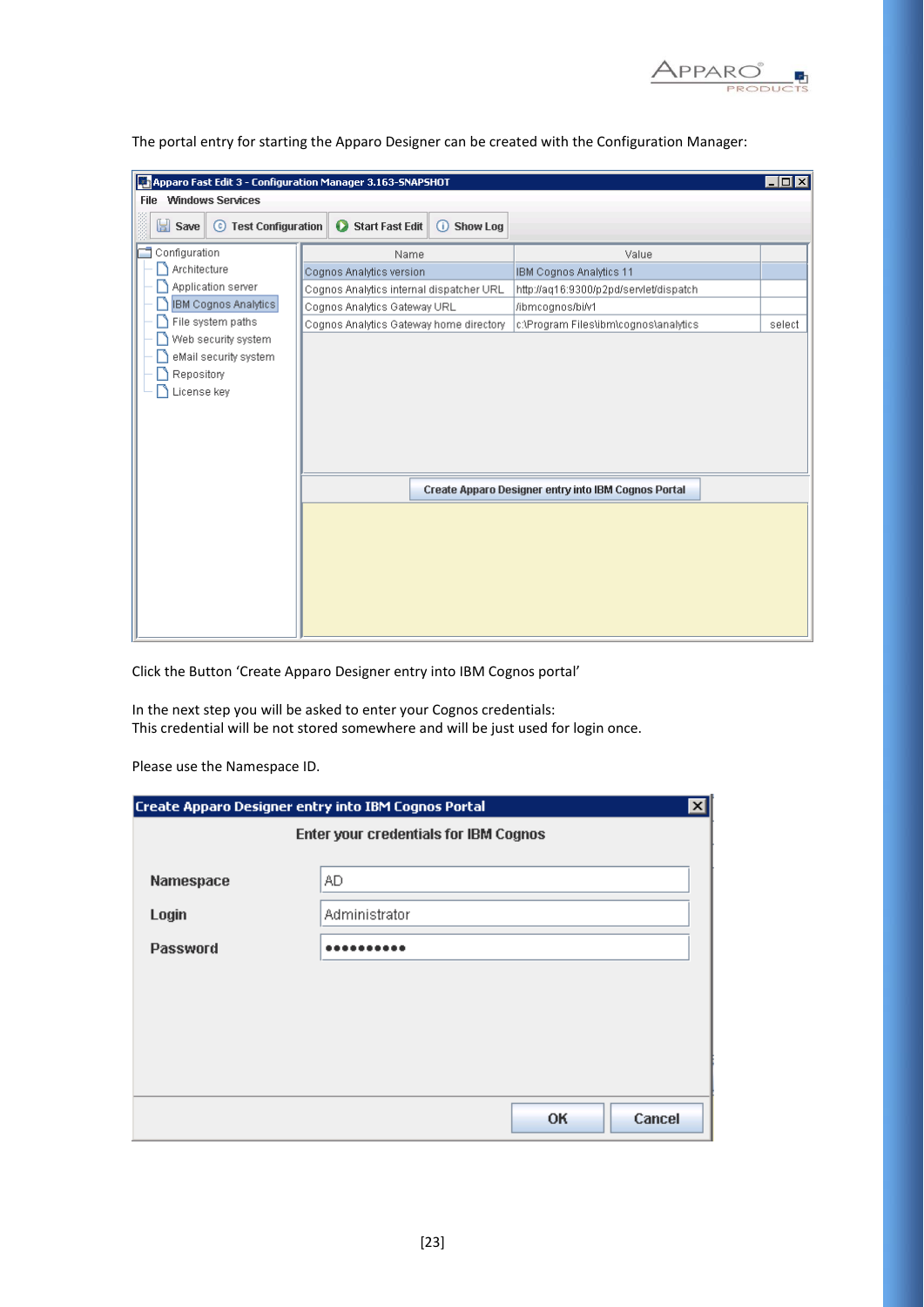

Select the desired Cognos target folder and click 'Create Apparo Designer entry'

| <b>Create Apparo Designer entry into IBM Cognos Portal</b>                 | × |
|----------------------------------------------------------------------------|---|
| Select portal folder in that the new entry must be stored                  |   |
| P <del>D</del> Available Cognos Analytics folders<br>Apparo Fast Edit<br>⊶ |   |
|                                                                            |   |
| Cancel<br><b>Create Apparo Designer entry</b>                              |   |

You can see this new entry in the Cognos portal:

| Search                                             | Apparo Fast Edit<br>$\overline{\cdots}$ | $\overline{+}$ | All content<br>I←<br>ነấ |
|----------------------------------------------------|-----------------------------------------|----------------|-------------------------|
| My content<br>তি                                   | Name<br>$\hat{\phantom{1}}$             | Modified       | Owner                   |
| Team content <sup>1</sup><br>$\overline{ \cdots }$ | <b>Apparo Designer</b>                  | 2.6.2016       | Unknown                 |
| Recent<br>$\checkmark$                             | subfolder                               | 3.6.2016       | Anonym                  |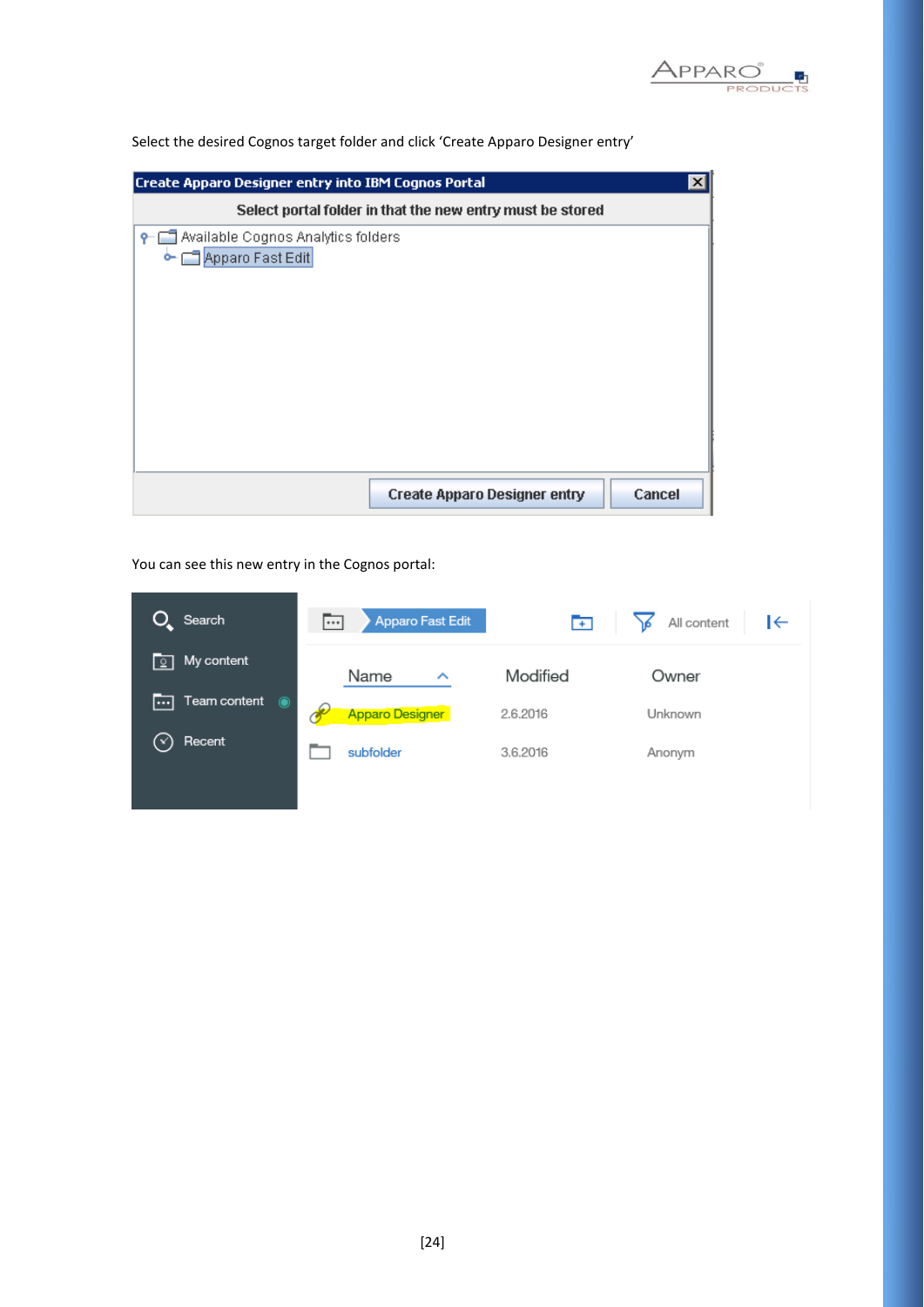

## **6 Configuration of the Apparo gateway**

|   | Preparation<br>Creation of an database user for the Apparo repository                                                  |
|---|------------------------------------------------------------------------------------------------------------------------|
|   | <b>Installation</b><br>Starting setup file for installation of the files                                               |
|   | <b>Configuration the Apparo application server</b><br>Using Apparo Configuration Manager to configure the installation |
|   | <b>Creating the Apparo Designer entry in Cognos portal</b><br>Creating the start entry of Apparo Designer              |
| 5 | <b>Configuration the Apparo gateway</b><br>Configuration of the Apache web server                                      |
|   | <b>Installing clients</b>                                                                                              |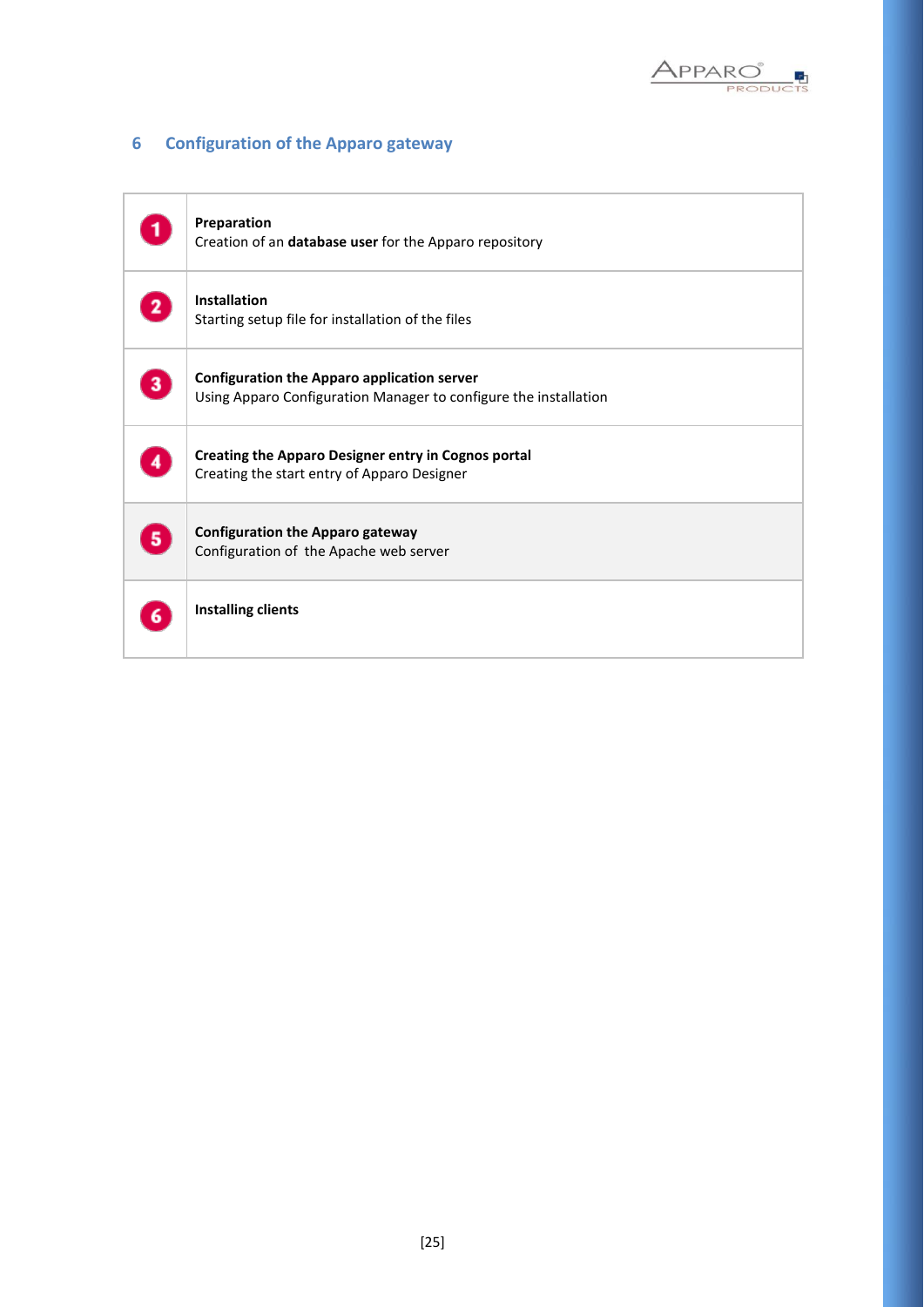

#### **6.1 Configuration of the Apache Webserver**

This chapter is describing the configuration of Apache web server 2.4 and higher.

**Hint: The configuration of Apparo Fast Edit using Apparo Configuration Manager must be already finished before you can continue.**

Following installation steps are necessary:

Open the text file "**apache\_cognos\_analytics.txt**" in folder [APPARO\_HOME]/FastEdit/cgi-bin

It has this or similar content:

# put these 2 rules into file cognos.conf at the begin

RewriteRule /ibmcognos/bi/v1/apparoDesigner.html /ibmcognos/apparoDesigner.html [PT.L] RewriteRule /ibmcognos/bi/v1/apparoBusinessCase.html /ibmcognos/apparoBusinessCase.html [PT,L]

# put these into the file httpd.conf

```
<IfModule mod_proxy.c>
           ProxyPass /apparo balancer://ApparoFastEdit/apparo<br>ProxyPassReverse /apparo balancer://ApparoFastEdit/apparo
           ProxyIOBufferSize 32768<br><ProxyIOBufferSize 32768
                       batance://Apparteras.com/<br>BalancerMember ajp://192.168.0.140:9800 route=s1 loadfactor=1<br>ProxySet timeout=300<br>ProxySet lbmethod=bytraffic
                       ProxySet nofailover=On
                       ProxySet stickysession=JSESSIONID|jsessionid
            </Proxy>
           </rroxy><br><Location /balancer-manager>
                       SetHandler balancer-manager
            </Location>
</IfModule>
```
This file contains 2 parts:

#### **1. Rewrite rules**

Add both rewrite rules into **cognos.conf** file – both must be placed directly before the first rewrite rule for Cognos:

#### **Example:**

```
# UI to monitor/configure load balancer
<Location /ibmcognos/balancer-manager>
   SetHandler balancer-manager
</Location>
```
Alias /ibmcognos /usr/local/ibm/cognos/analytics/webcontent

RewriteEngine On

RewriteRule /ibmcognos/bi/vl/apparoDesigner.html /ibmcognos/apparoDesigner.html [PT,L] RewriteRule /ibmcognos/bi/v1/apparoBusinessCase.html /ibmcognos/apparoBusinessCase.html [PT,L]

```
# Send default URL to service
RewriteRule ^/ibmcognos/bi/$ balancer://mycluster/bi/ [P]
```

```
# Rewrite Event Studio static references
RewriteCond %{HTTP_REFERER} v1/disp [NC]
RewriteRule ^/ibmcognos/bi/(ags|crl|prompting|ccl|common|skins|ps)/(.*) /ibmcognos/$1/$2 [PT,L]
```
# Define cognos location <Location /ibmcognos>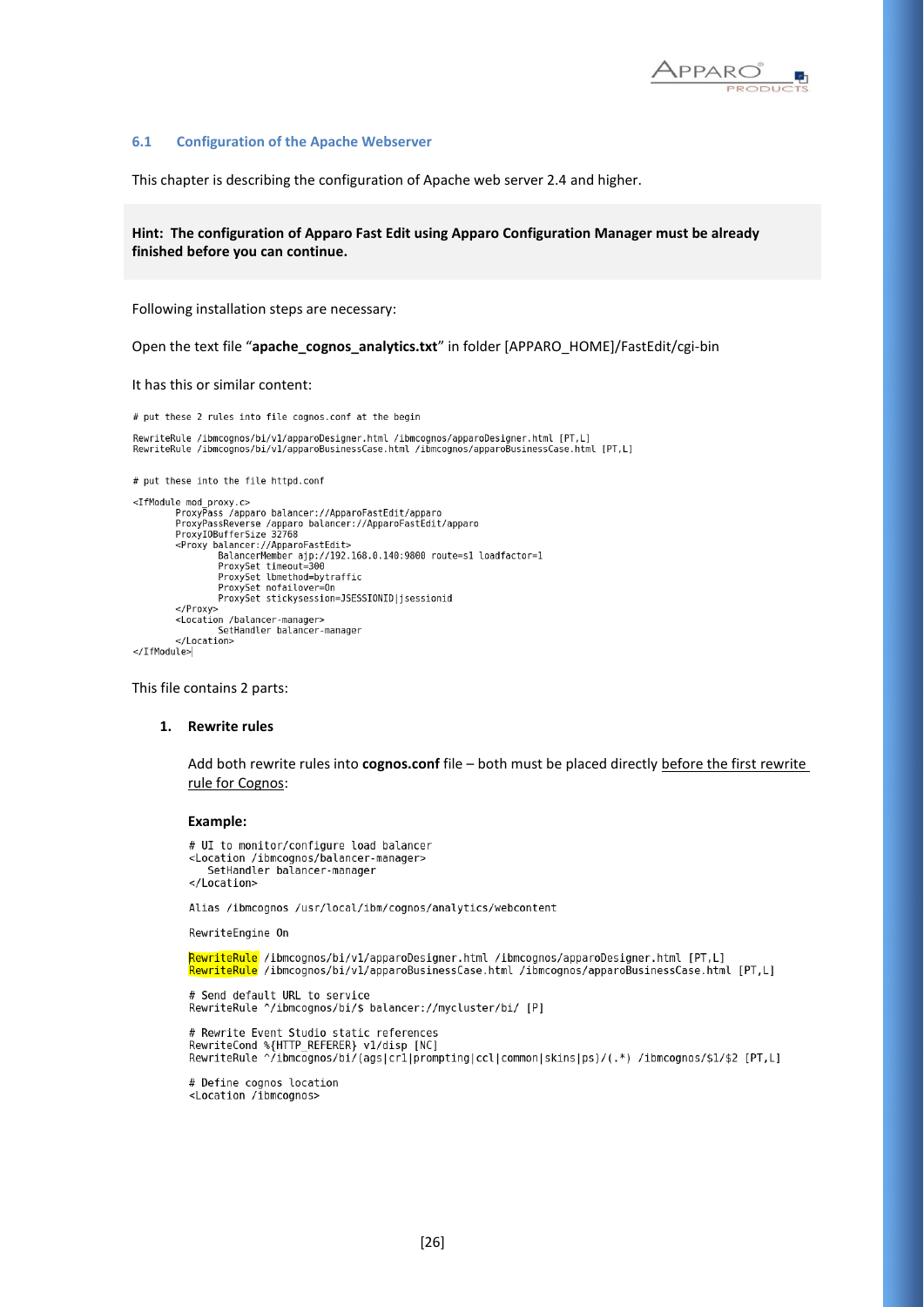

#### **2. Proxy settings**

Enable following modules:

```
LoadModule proxy_module modules/mod_proxy.so
LoadModule proxy_ajp_module modules/mod_proxy_ajp.so
LoadModule proxy_balancer_module modules/mod_proxy_balancer.so
LoadModule lbmethod_bytraffic_module modules/mod_lbmethod_bytraffic.so
```
Add in file **httpd.conf** at the end the load balancing definitions, copy the part from the file **apache\_cognos\_analytics.txt**.

Example:

IncludeOptional conf.d/\*.conf

```
<IfModule mod proxy.c>
        ProxyPass /apparo balancer://ApparoFastEdit/apparo
        ProxyPassReverse /apparo balancer://ApparoFastEdit/apparo
        ProxyI0BufferSize 32768
        <Proxy balancer://ApparoFastEdit>
                BalancerMember ajp://aq40:9800 route=s1 loadfactor=1
                ProxySet timeout=300
                ProxySet lbmethod=bytraffic
                ProxySet nofailover=On
                ProxySet stickysession=JSESSIONID|jsessionid
        </Proxy>
        <Location /balancer-manager>
                SetHandler balancer-manager
        </Location>
</IfModule>
```
<VirtualHost \*:80> Include conf/cognos.conf

</VirtualHost>

```
Save the file httpd.conf and restart the web server.
```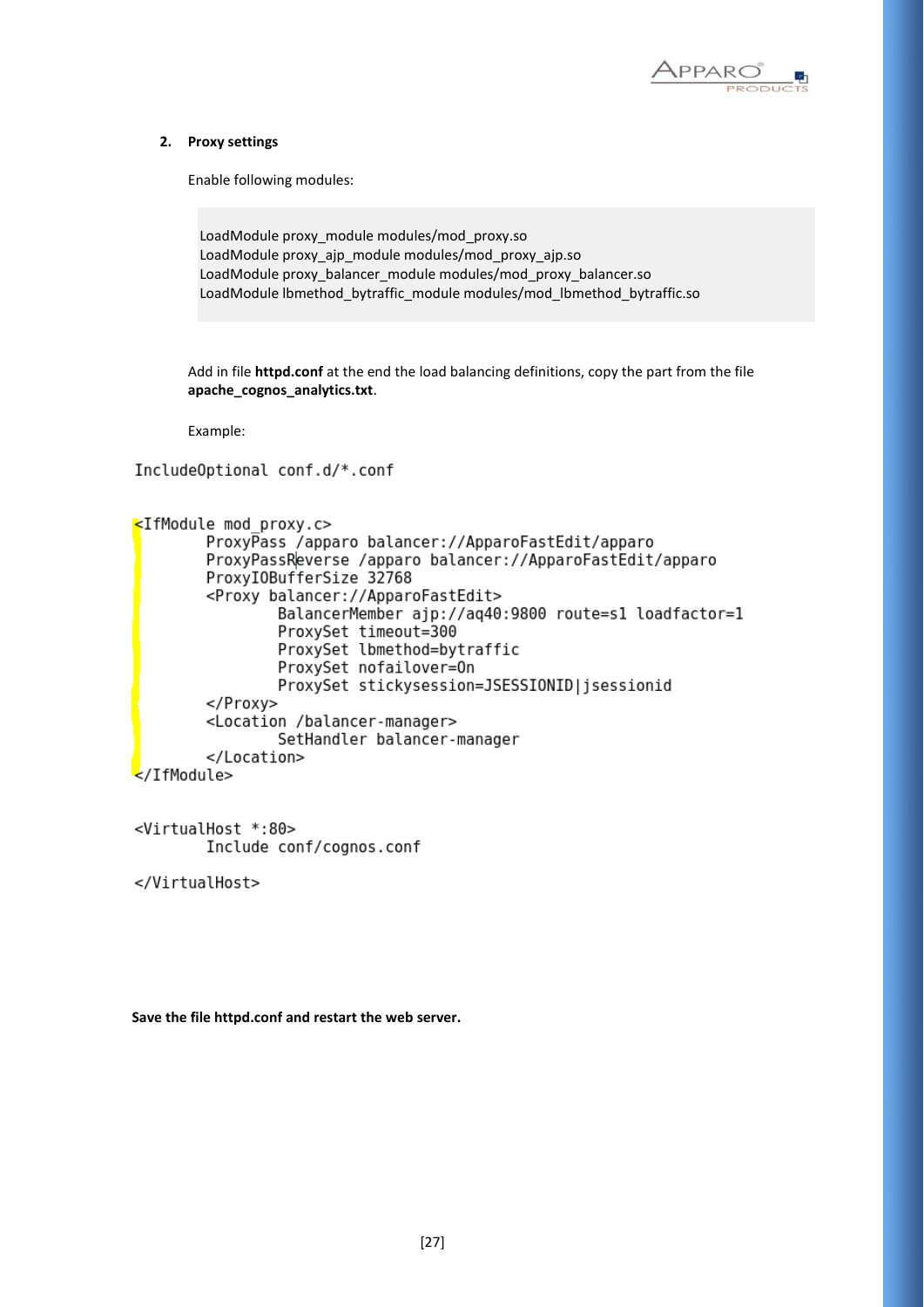

#### **Hint if using RedHat Linux:**

If you get an Apache error like: [error] (13)Permission denied: proxy: AJP: attempt to connect to <servername:9800> failed

Please enter following command:

/usr/sbin/setsebool -P httpd\_can\_network\_connect 1

Server Time out:

Please check that your Apache web server configuration has the setting

#### **TimeOut 1800**

Apparo Fast Edit need much time for importing/exporting/upgrading and Excel import.

**Now the installation of the Apparo gateway for Apache web server is finished.**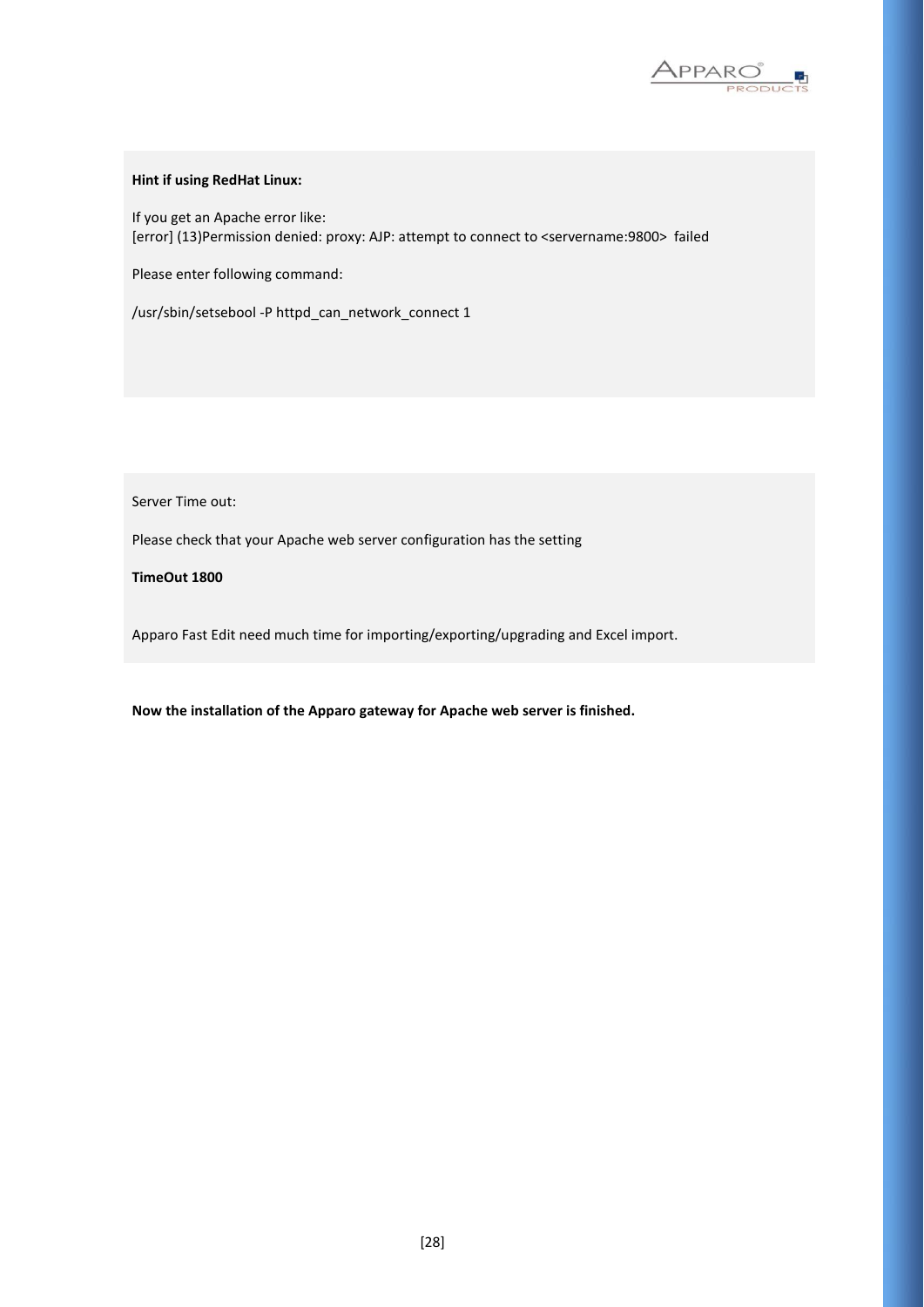

## **7 Installation clients**

|   | Preparation<br>Creation of an database user for the Apparo repository                                                  |
|---|------------------------------------------------------------------------------------------------------------------------|
|   | <b>Installation</b><br>Starting setup file for installation of the files                                               |
| 3 | <b>Configuration the Apparo application server</b><br>Using Apparo Configuration Manager to configure the installation |
|   | <b>Creating the Apparo Designer entry in Cognos portal</b><br>Creating the start entry of Apparo Designer              |
|   | <b>Configuration the Apparo gateway</b><br>Configuration of the Apache web server                                      |
|   | <b>Installing clients</b>                                                                                              |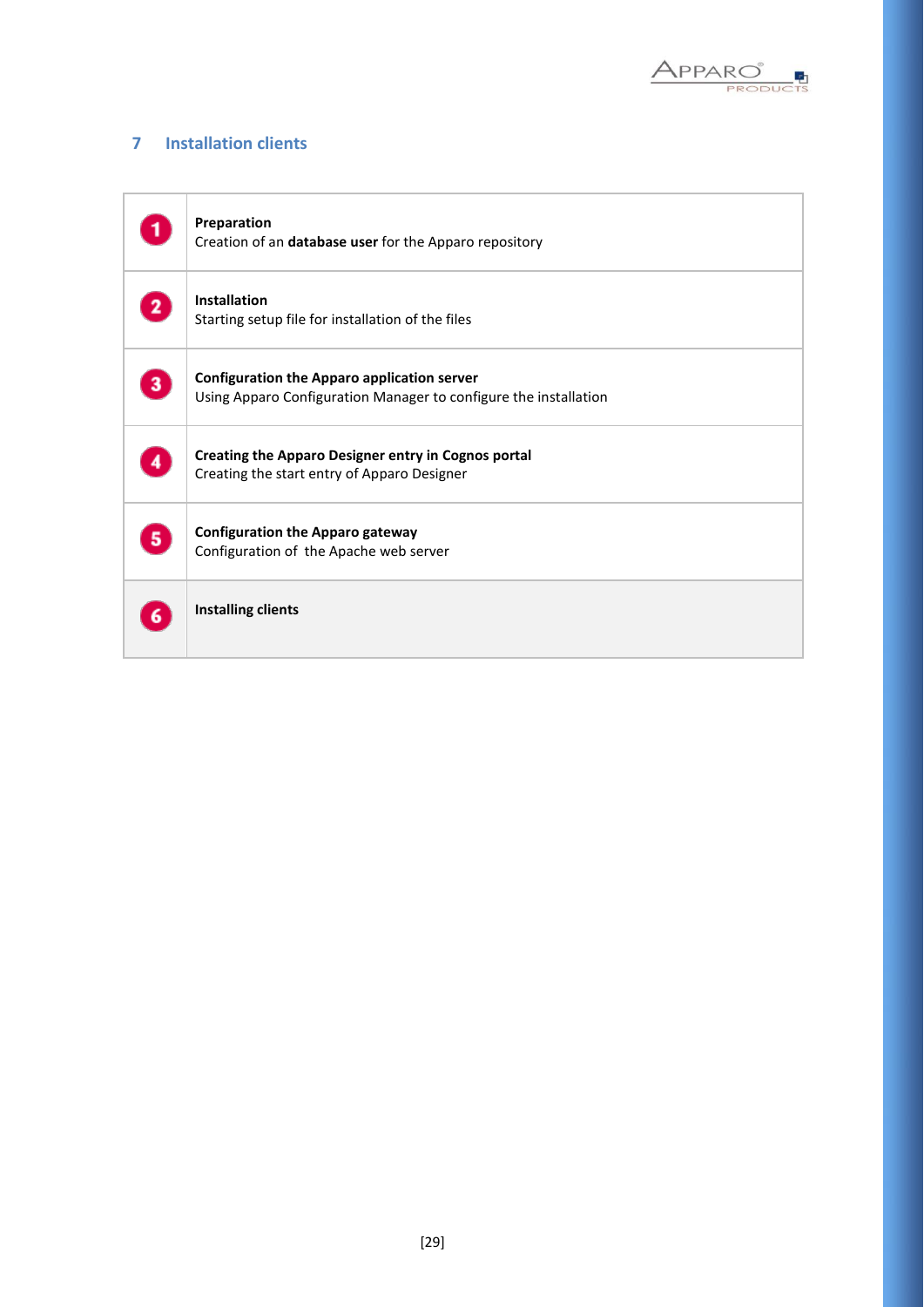

Now it is necessary to install the clients.

ł

Please open your IBM portal and select the entry "Apparo Designer":

| $Q_{\bullet}$ Search                                | Apparo Fast Edit<br>$\boxed{\cdots}$ | $\Box$   | All content<br>$\left  \leftarrow \right.$ |
|-----------------------------------------------------|--------------------------------------|----------|--------------------------------------------|
| My content<br>1 Q I                                 | Name<br>ㅅ                            | Modified | Owner                                      |
| Team content <sup>O</sup><br>$\lceil \cdots \rceil$ | <b>Apparo Designer</b>               | 2.6.2016 | Unknown                                    |
| Recent                                              | subfolder                            | 3.6.2016 | Anonym                                     |
|                                                     |                                      |          |                                            |

Now you should see:

|                        | <b>Client management and settings</b>                                                                                                                         | Anonymous | Home                     |
|------------------------|---------------------------------------------------------------------------------------------------------------------------------------------------------------|-----------|--------------------------|
|                        | The table bellow lists all existing clients of this environment. A client is a separated w orld with own connections, Business Cases, languages and security. |           |                          |
|                        | Add                                                                                                                                                           |           |                          |
| 盘<br><b>Clients</b>    | <b>Installed clients</b>                                                                                                                                      |           |                          |
|                        | Associated security groups<br>Client name $\triangle$                                                                                                         |           | Actions                  |
| i                      | No client is currently installed. Please create one client first.                                                                                             |           |                          |
| <b>About Fast Edit</b> |                                                                                                                                                               |           |                          |
|                        |                                                                                                                                                               |           |                          |
|                        |                                                                                                                                                               |           |                          |
|                        |                                                                                                                                                               |           |                          |
|                        |                                                                                                                                                               |           | <b>Hide descriptions</b> |
|                        |                                                                                                                                                               |           |                          |
|                        |                                                                                                                                                               |           |                          |
|                        |                                                                                                                                                               |           |                          |
|                        |                                                                                                                                                               |           |                          |
|                        |                                                                                                                                                               |           |                          |
|                        |                                                                                                                                                               |           |                          |
|                        |                                                                                                                                                               |           |                          |
|                        |                                                                                                                                                               |           |                          |

Please read now the document "**Configuration Guide**" for defining/importing clients.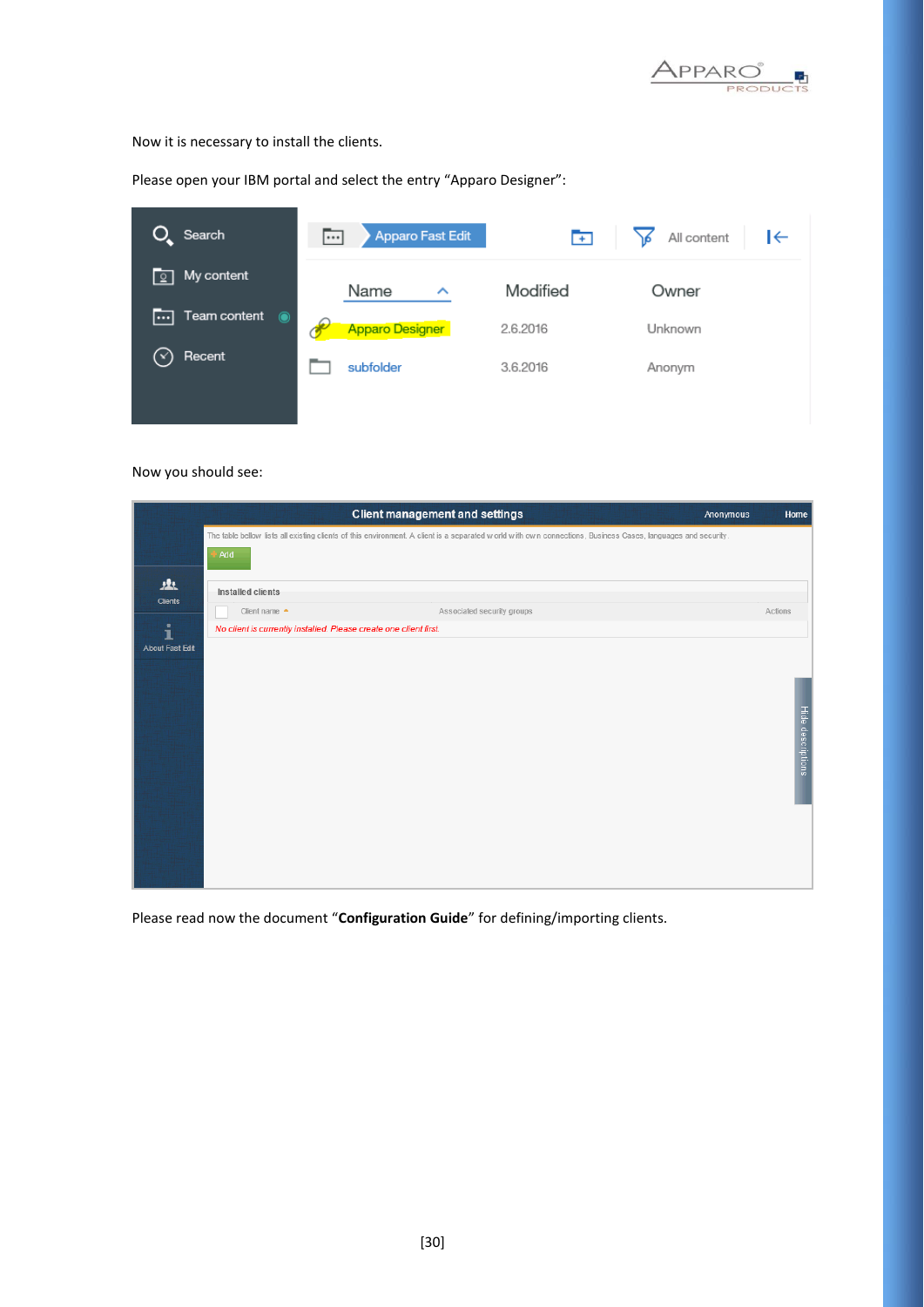

# **The installation & configuration on serverside is now successfully completed.**

**Please also read the following chapter 'Browser requirements'.**

We recommend to read the document "**Training Guide**" for the fundamental usage for the first steps.

You can find all documentations and movies in

**[APPARO\_HOME]/FastEdit/doc**

Movies about Apparo Fast Edit:

**[http://movies.apparo.solutions](http://movies.apparo.solutions/)**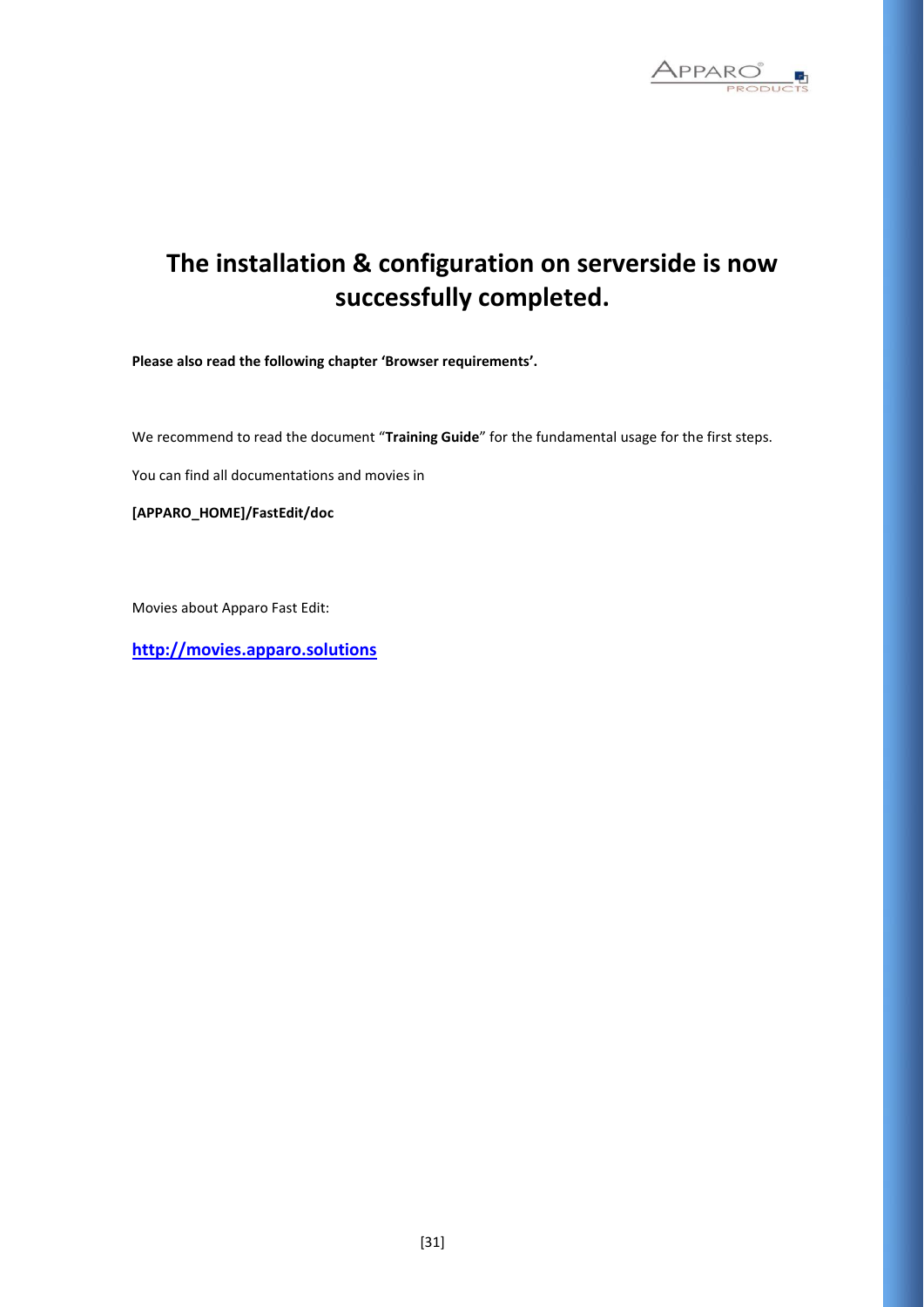

## **8 Configuration Manager using command line**

It is possible to automate the configuration process of the Configuration Manager.

The complete configuration is stored in the file **configuration.xml**

You can find this file in the [APPARO\_HOME]/FastEdit/cm file directory.

Using this command line the configuration can be restored:

**[APPARO\_HOME]/FastEdit/cm/cmc.sh parameter1 parameter2 …**

| Parameter name     | <b>Functionality</b>                                |
|--------------------|-----------------------------------------------------|
| $-?$ , $-$ help    | Displays this help text                             |
| -deploy true/false | Configuration Manager will deploy the setting files |
| -start true/false  | Start Apparo Fast Edit (if no gateway)              |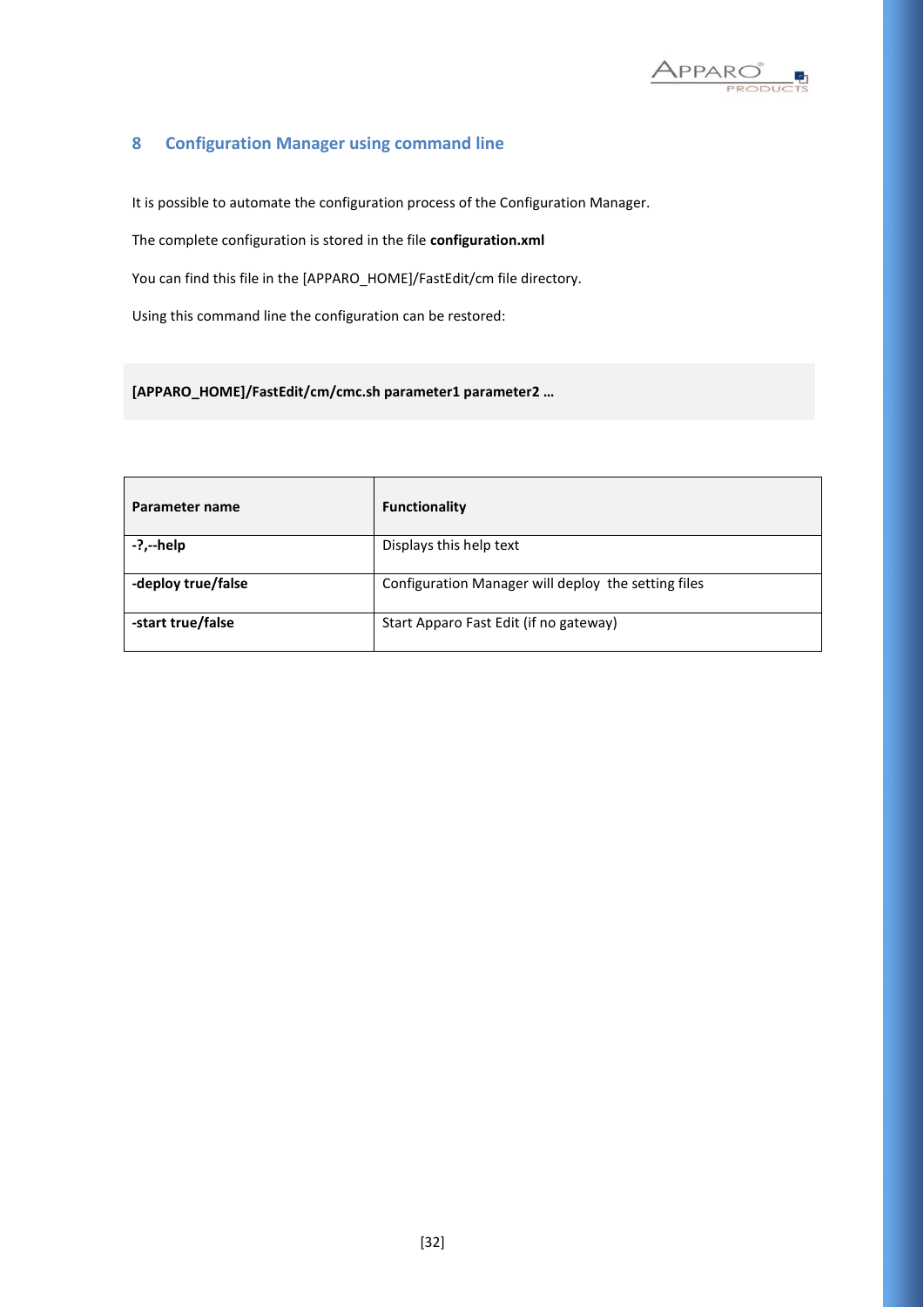

#### **9 Import/Export definitions using command line**

You can export and import clients (including languages, folder, Business Cases, connections, and DBmessages), Business Cases, folder and connections using scripts.

#### **9.1 Importing definitions**

## **Important: At this time the Apparo Fast Edit application must already run.** The import program is stored in the file directory "import": [APPARO\_HOME]/FastEdit/import Use script **afe-import.sh (**If you start the script without arguments then you see the possible arguments) **-afeUrl <URL>** The Apparo Fast Edit URL address that will export the data. Example: http://localhost:18000/apparo. If you don't use this argument then the export is using the application server of this installation and its installation port. **-clientId <CLIENT\_ID>** ID of a client that Business Cases, language definitions, database messages or connection definitions will be imported into. **-f <FILE>** The file that contains the client, Business Case, language definition, database messages or connection definitions. **-h** Displays this help text **-importSecurity <true|false>** Business cases and folders may contain a list of user groups defining who can access them. If this option is set to false, such security information will not be imported. **-overwriteBc <true|false>** If true then Business Cases from the import file will overwrite already existing Business Cases if their Business Case ID are the same. If false, Business Cases with such conflicting identifiers will be skipped. **-overwriteClient <true|false>** If true then clients from the import file will overwrite already existing clients with the same identifiers including client content like Business Cases. If false then clients with such conflicting identifiers will be skipped. **-overwriteConnection <true|false>** If true then database and email connections from the import file will overwrite already existing connections with the same names. If false then connections with such conflicting names will be skipped.

All import activities are logged server side in file directory logs, file afeimport.log

Sample:

**afe-import.sh –f /etc/definition.xml -clientId Sales**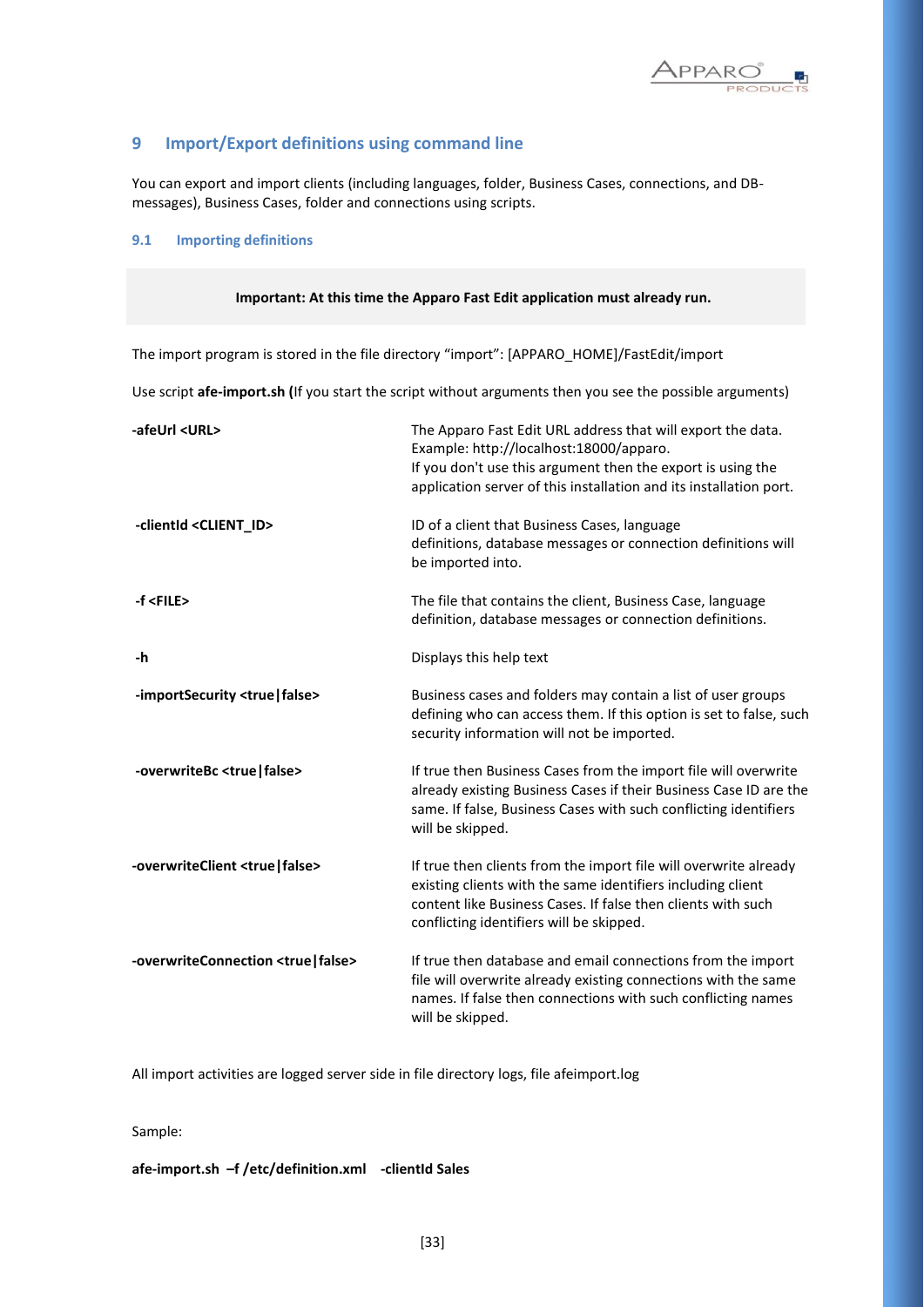

#### **9.2 Exporting definitions**

The export program is stored in the file directory "export": [APPARO\_HOME]/FastEdit/export

#### Use script **afe-export.sh**

If you start the script without arguments then you can see the possible arguments:

| -afeUrl <url></url>                         | The Apparo Fast Edit URL address that will<br>export the data. Example: http://localhost:18000/apparo. If                               |
|---------------------------------------------|-----------------------------------------------------------------------------------------------------------------------------------------|
| vou                                         | don't use this argument then the export is using the<br>application server of this installation and its installation port.              |
| -bcid <business_case_id></business_case_id> | ID of a Business Case you want to export.                                                                                               |
| -clientId <client_id></client_id>           | ID of a client you either want to export or an<br>ID of a client the target object (Business Case, folder or<br>connection) belongs to. |
| -dbc <conn_name></conn_name>                | Name of a database connection you want to export.                                                                                       |
| -emailc <conn_name></conn_name>             | Name of an email connection you want to export.                                                                                         |
| -f <filepath></filepath>                    | Filename & path where to write the exported XML.                                                                                        |
| -folderPath <path></path>                   | Path of a folder you want to export. It should<br>start with a slash character '/' which should<br>also be used as a path separator.    |
| -h                                          | Displays this help text                                                                                                                 |

All export activities are logged server side in file directory logs, file afeexport.log

Sample:

**afe-export.sh –f /etc/definition.xml -clientId DemoClient**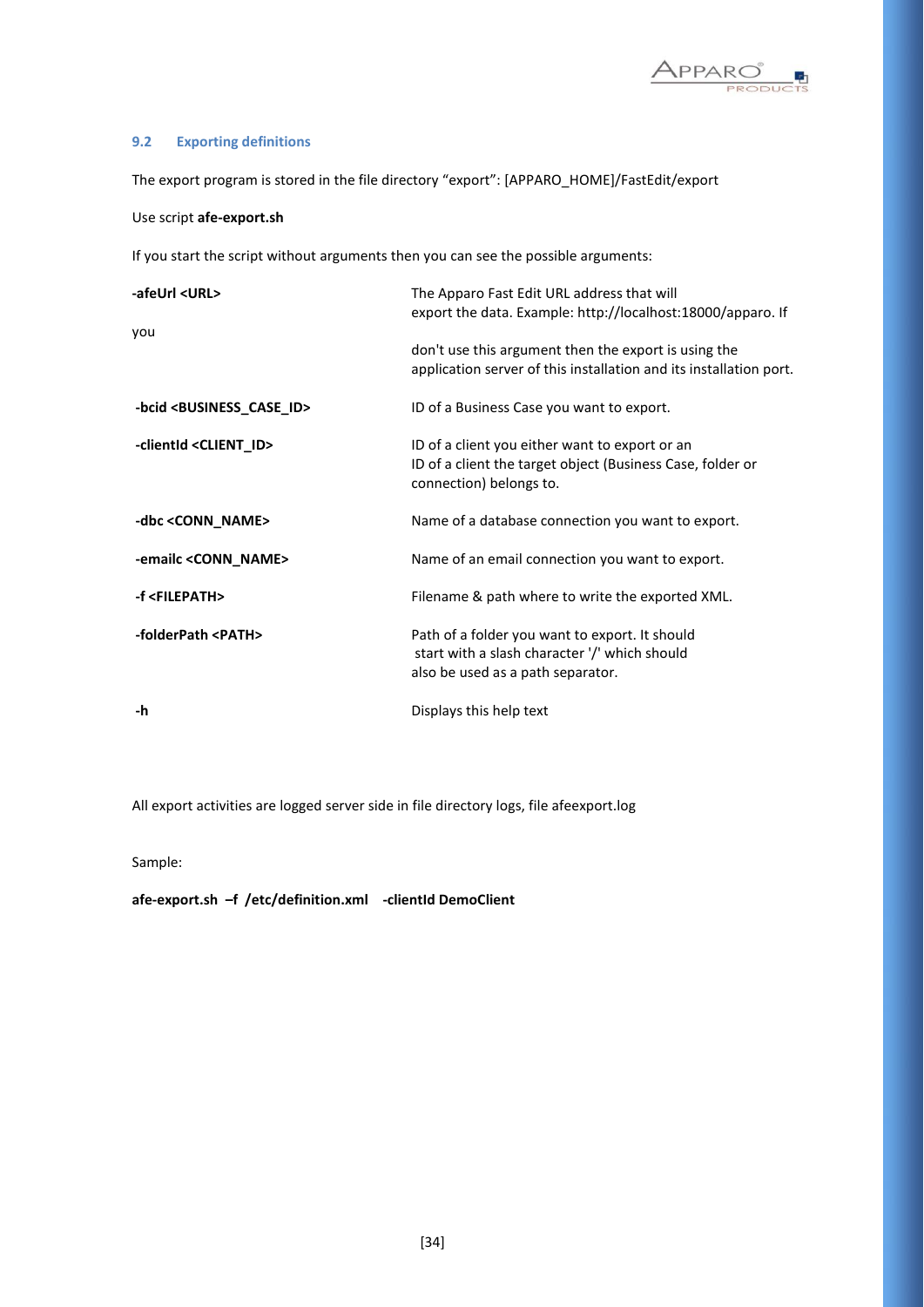

#### **10 Browser requirements**

#### **10.1 Supported browsers and versions**

Microsoft Internet Explorer 8 (not recommended, execution is slow) Microsoft Internet Explorer 9 Microsoft Internet Explorer 10 Microsoft Internet Explorer 11

Hint: Compatibility mode for Internet Explorer 8 must be disabled.

Mozilla Firefox (current version) Google Chrome (current version) Apple Safari (current version)

#### **10.2 Supported operating systems for client browsers**

Microsoft Windows

#### **10.3 Additional settings for Microsoft Internet Explorer only**

- Domain name of Apparo Fast Edit web server must be in trusted sites
- "about:blank" must be in trusted sites

Settings for Single Sign On (SSO) for standalone versions of Apparo Fast Edit:

| <b>Security Settings - Trusted Sites Zone</b>                  | × |
|----------------------------------------------------------------|---|
| Settings                                                       |   |
|                                                                |   |
| $\Omega$ Disable                                               |   |
| ⊙ Enable                                                       |   |
| 写 Enable XSS filter                                            |   |
| ⊙ Disable                                                      |   |
| $\Omega$ Enable                                                |   |
| 氢 Scripting of Java applets                                    |   |
| $\Omega$ Disable                                               |   |
| ⊙ Enable                                                       |   |
| O Prompt                                                       |   |
| <mark>線</mark> User Authentication                             |   |
| <b>SA</b> Logon                                                |   |
| O Anonymous logon                                              |   |
| Automatic logon only in Intranet zone                          |   |
| $\bigcirc$ Automatic logon with current user name and password |   |
| $\Omega$ Prompt for user name and password                     |   |
|                                                                |   |
|                                                                |   |
| *Takes effect after you restart your computer                  |   |
| Reset custom settings                                          |   |
| Reset to:<br>Reset                                             |   |
| Medium (default)                                               |   |
|                                                                |   |
|                                                                |   |
| Cancel<br>OK                                                   |   |
|                                                                |   |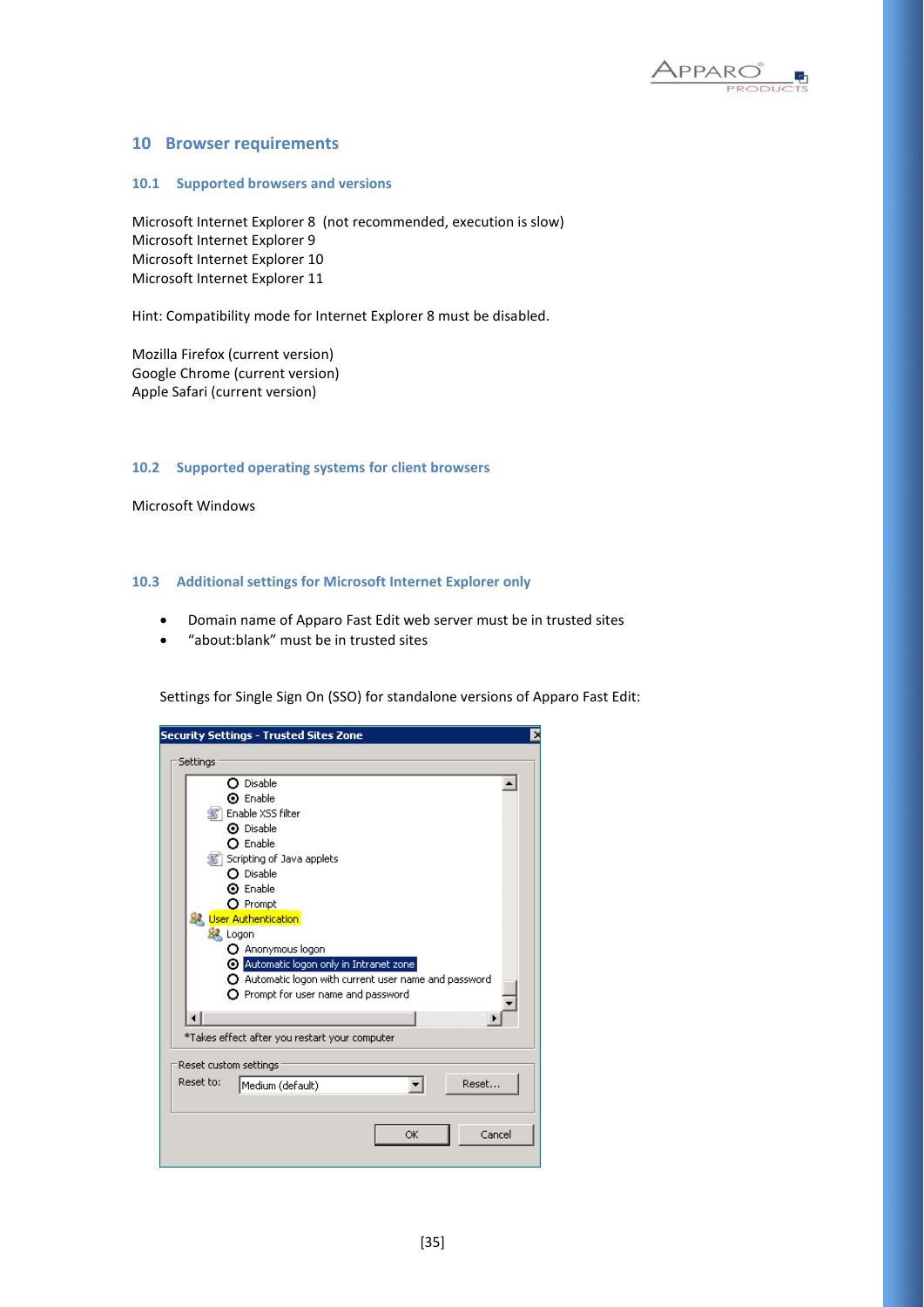

**Hint: Apparo Fast Edit is not supporting Internet Explorer 7.**

Therefore the settings "**Display intranet in Compatibility View**" and "**Display all websites in Compatibility View**" must be **disabled**.

| <b>Compatibility View Settings</b>                                                          |        |  |  |
|---------------------------------------------------------------------------------------------|--------|--|--|
| You can add and remove websites to be displayed in<br>Compatibility View.                   |        |  |  |
| Add this website:                                                                           | Add    |  |  |
| Websites you've added to Compatibility View:                                                |        |  |  |
| 192.168.0.104                                                                               | Remove |  |  |
|                                                                                             |        |  |  |
|                                                                                             |        |  |  |
|                                                                                             |        |  |  |
| Include updated website lists from Microsoft                                                |        |  |  |
| Display intranet sites in Compatibility View.<br>Display all websites in Compatibility View |        |  |  |
|                                                                                             | Close  |  |  |

Solution: Placing these domains into the "Websites you've added to Compatibility View" because in this case Apparo Fast Edit can disable the Compatibility View automatically.

#### **10.4 Additional settings for all browsers**

- Popup blocker must be **disabled**
- File download (Excel files) must be allowed